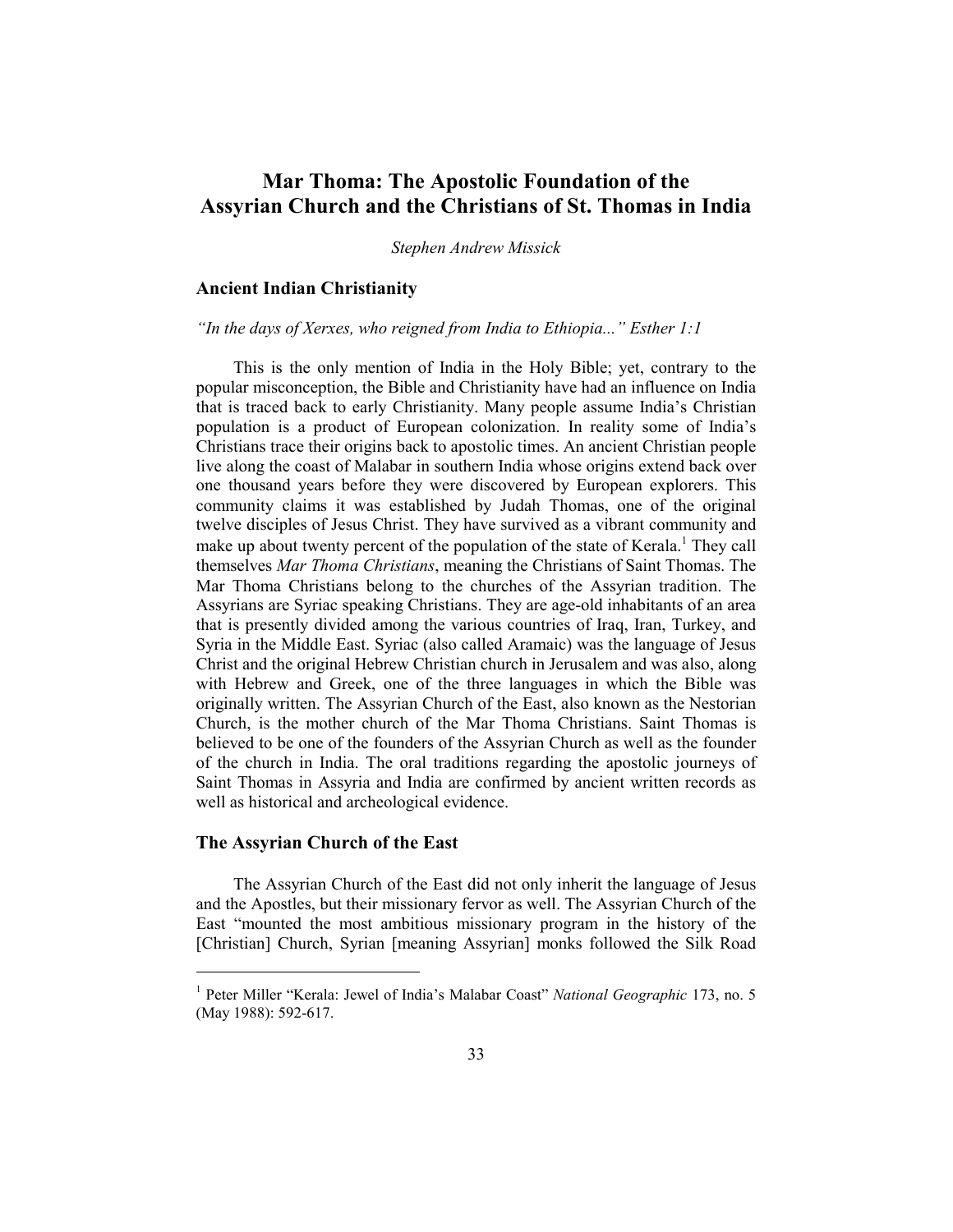across the steppes of Central Asia and established Syriac as a lingua franca as far east as the China Sea."<sup>2</sup> The T'ang Emperors of China (618-907) personally welcomed the Assyrian missionaries and commanded that churches and monasteries be built throughout their empire.<sup>3</sup> Several Mongol tribes converted to Christianity en masse. The family of Genghis Khan and that of his descendents included many Nestorian Christians. Assyrians established churches in Socotra, Sri Lanka (Ceylon) and also southern India.<sup>4</sup> Despite its possible apostolic origins the mission to India was continued, sustained and increased by the labors of Assyrian Christians belonging to the 'Nestorian' Church of the East. Other Assyrian missionaries, probably belonging to the Syrian Orthodox Church, carried the Gospel down to Ethiopia. Despite the fact that the Coptic Church of Egypt became dominant in Ethiopia, initial missionary work was carried out by Assyrians notably the "Nine Assyrian Saints" whose memory is still reverenced and intercession is still sought among the Orthodox Christians in Ethiopia and Eritrea. Briggs states, "Many churches [in East Africa] bear one or other of their names- Aba (Saint) Aregawi or Mikael, Aba Alef, Aba Tsama, Aba Aftse, Aba Gerima, Aba Liqanos, Aba Guba, Aba Yemata, and Aba Pantelon."5 According to *The Encyclopedia Judaica*, Assyrian missionaries "enriched Ethiopic [the Semitic ecclesiastical language of Ethiopia properly called Ge'ez] with Aramaic loanwords to express new Christian concepts, and the Ethiopic Bible translations consequently show signs of Syriac influence."<sup>6</sup> Contact with the Assyrian Church was broken and the Egyptian Church took over the leadership of the Ethiopian Church, which became entirely Coptic. The other missions fared much worse. Islamic holy warriors eradicated the Assyrian Church of the East in Central Asia, and the church in China thus cut off from its religious leadership slowly faded away. Islamic intolerance also decimated the churches on Socotra and elsewhere.<sup>7</sup> The Church of India is the only living testimony of the former missionary glory of the Assyrian Church. According to Steward, " with the exception of the small remnant in the neighbourhood of Qudshanis in Kurdistan, the only section of the Nestorian Church that has been able to maintain its

<sup>2</sup> Roderick Grierson, *African Zion: the Sacred Art of Ethiopia*, (New Haven and London: Yale University Press, 1993), 5.

<sup>&</sup>lt;sup>3</sup> Nigel Cameron, *Barbarians & Mandarins: Thirteen Centuries of Western Travelers in China* (New York: Walker/Weatherhill, 1970), 17-27. 4

Stephen Neill, *A History of Christian Missions* (London: Penguin Books, 1986), 44-45 and 81-83, and Stephen Neill, *A History of Christianity in India: The Beginnings to AD 1707*, (New York: Cambridge University Press, 1984), 43-45.

<sup>5</sup> Phillip Briggs, *Guide to Ethiopia* 2d ed. (Old Saybrook, Connecticut: The Globe Pequot Press Inc., 1998), 35.

<sup>6</sup> *Encyclopedia Judaica*, (Jerusalem: Keter Publishing House LTD, 1971), 860-861. 7

Laurence E. Browne, *The Eclipse of Christianity in Asia* (New York: Howard Fertig, 1967), 162-165 & 174-175.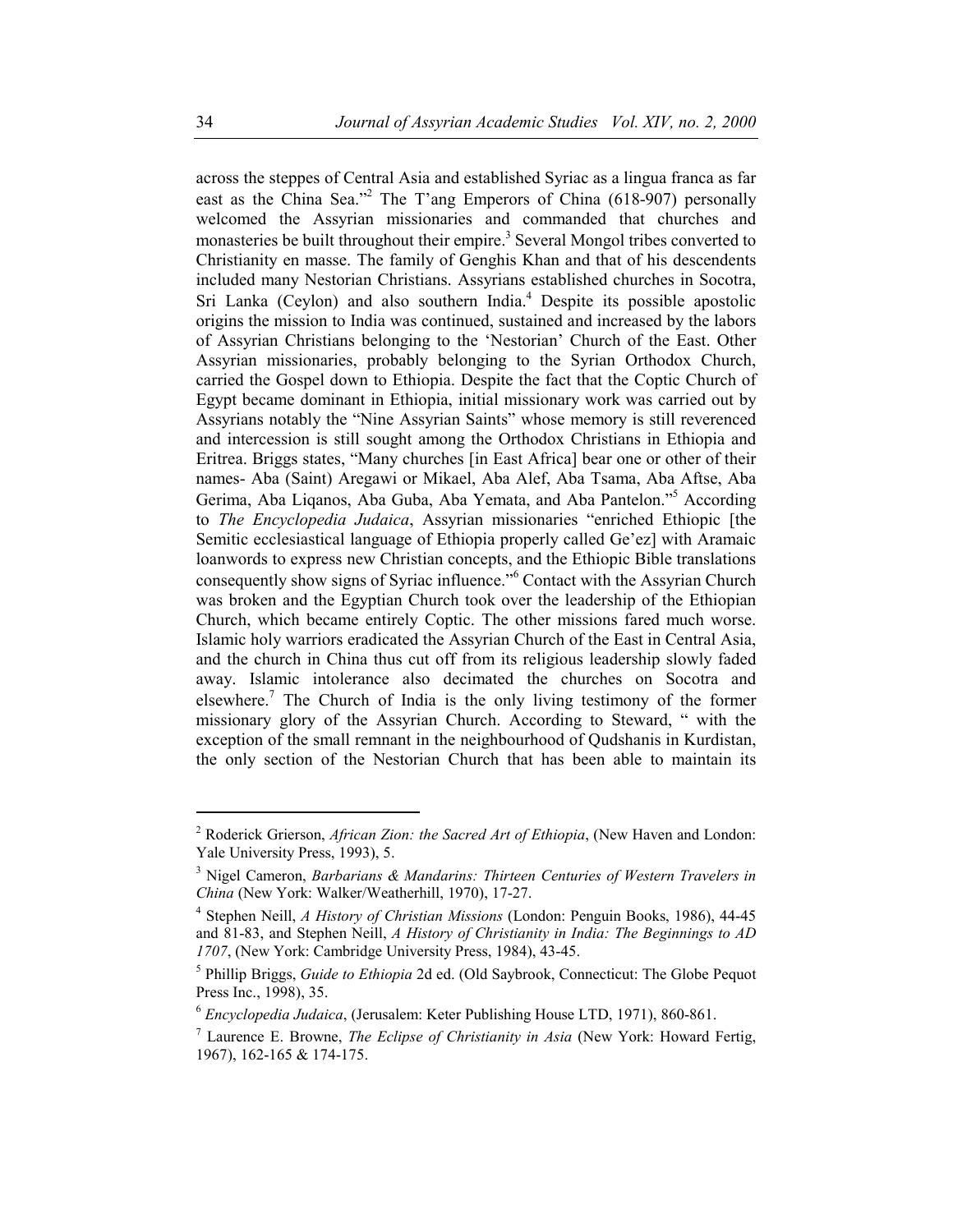distinctive identity down through the centuries to the present time is the Syrian Christian community of south-west India." <sup>8</sup>

## **The Apostolic Origins**

 $\overline{a}$ 

The Assyrian Church of the East traces its origins to the evangelistic ministry of the Apostle Thomas along with Mar Mari and Mar Addai (Syriac for Saint Thaddeus), who were among Christ's seventy disciples (Luke  $10:1$ ).<sup>9</sup> According to the Syrian Orthodox Church of Antioch:

*This church enjoys the greatest prestige in the history of Christendom since it is the first church which was established in Jerusalem out of the Apostles, Preachers, and other converted Jews, and was grafted in Antioch by those who were converted from among the Arameans and other gentile elements.<sup>10</sup>*

 The Assyrian Church of the East has been known as the Nestorian Church because of its purported adherence to the teachings of Nestorius, the Patriarch of Constantinople in 428 AD, who was deposed over a Christological dispute. The term 'Nestorian' also refers to a Christological doctrine that stresses the reality of the human nature of Jesus and distinguishes it from his divine nature. Although he did not found the Assyrian Church of the East, Nestorius, along with Theodore of Mopsuestia, did come to be recognized as the doctrinal authorities of that church.<sup>11</sup> The Assyrian Church of the East existed for centuries before the birth of Nestorius. According to Assyrian tradition, attested to in several ancient Syriac documents, the Church of the East was established in Assyria during the reign of King Abgar V, a contemporary of Jesus Christ, by St. Thomas and St. Thaddeus as well as other apostles of the original Hebrew Church founded by our Lord and Savior Jesus Christ.

Several of the most ancient Syriac writings such as *The Doctrine of Addai*, *The Chronicle of Arbela* and *The Teaching of the Twelve Apostles* record that Saint Thomas sent Thaddeus and Mari to preach to Abgar Ukkama (the Black),

<sup>8</sup> Rev. John Steward, *Nestorian Missionary Enterprise: the Story of a Church on Fire* (Trichur, Kerala State, India: Mar Narsai Press, 1961), 103.

 $9$  The story of the 70 (or 72 in some versions) disciples who were also missionaries is expanded in Eusebius' *Ecclesiastical History* and in *The Teaching of the Twelve Apostles*.<br><sup>10</sup> Syrian Orthodox Church of Antioch, http://www.syrianothodoxchurch.org

<sup>&</sup>lt;sup>11</sup>The theology of Theodore of Mopsuestia is explored in Dimitri Z. Zaharopoulos, *Theodore of Mopsuestia on the Bible: A Study of His Old Testament Exegesis* (New York: Paulist Press, 1989). The Nestorian controversy is fully explored in John M. L. Young, *By Foot to China: Mission of the Church of the East, to 1400* (Lookout Mountain, Georgia: Grey Pilgrim Publications, 1991), 51-69.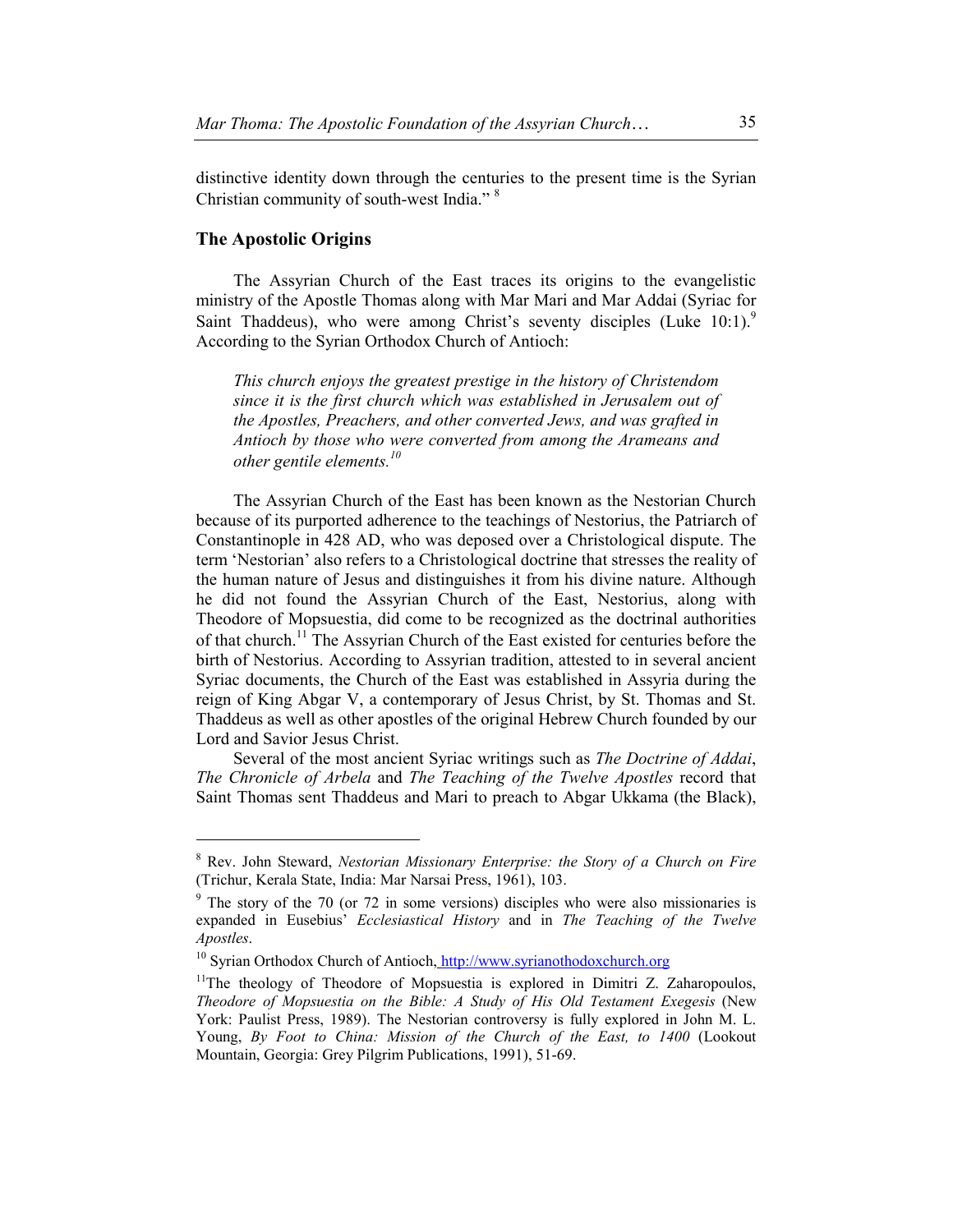King of the Assyrians at Osrhoene.<sup>12</sup> Eusebius, the Father of Church History, writing in 325 AD, states that he personally searched the state archives of the Assyrians in the capital city of Edessa and found official records of this apostolic visit which he translated from the Syriac originals and included in his monumental work *The Ecclesiastical History*, which is the first universal history of the Christian church to be written.13 Ian Wilson, a modern historical and religious scholar, theorized that the apostles did indeed visit the Kingdom of Abgar and that they brought with them the Shroud of Jesus Christ, which bore his image, as a gift to that great monarch. Wilson traces the journey of the shroud from its display by the Assyrian Kings of Osrhoene in Edessa to its theft from the Assyrian people by larcenous crusaders to its current residence in Turin, Italy.<sup>14</sup>

It should come as no surprise that the Syriac speaking Assyrians would be among the first gentiles to hear the Christian message. The Gospels declare that Syriac speaking Assyrians heard of Jesus' fame during his public ministry and even came to receive healing and blessings from him (Matthew 4:24-25). *Acts of the Apostles* mentions that Assyrians were present at the day of Pentecost during the founding of the Christian church. It says, "Parthians, Medes, Elamites, natives of Mesopotamia, Edessa,<sup>15</sup> and Cappodocia" were present on that day (Acts 2:9). Perhaps hundreds from among the Assyrians embraced Christianity at that time (Acts 2:41). The Assyrians were particularly receptive to Christianity due to their sharing the Aramaic language with the apostles and due to the large numbers of Jews who lived among them. Jammo says, "The first wave of converts to Christianity in Mesopotamia…surely included a segment of the sizeable Jewish Diaspora of the land."<sup>16</sup>

 The origin of the Jewish community in Mesopotamia was in exiles brought over from the kingdom of Israel which was defeated by Sargon II, king of

<sup>12</sup> Alexander Roberts & James Donaldson Eds. *The Writings of the Fathers Down to AD 325: Ante-Nicene Fathers* vol. 8 (Peabody, Massachusetts: Hendrickson Publishers, 1994), 657-672.

<sup>13</sup> Christian Frederick Cruse, Trans. *The Ecclesiastical History of Eusebius Pamphilus* (Grand Rapids, Michigan: Baker Book House, 1989), 43-47.

<sup>14</sup> For the Shroud as an Assyrian relic see the following: Ian Wilson, *The Shroud of Turin: The Burial Cloth of Jesus Christ?* (New York: Doubleday & Company, 1979), 126-135 and 147-155, and Ian Wilson, *The Blood and the Shroud: new Evidence that the Worlds Most Sacred Relic is Real* (New York: The Free Press, 1998), 161-175 and 263- 268, also Davis Van Biema, "Science and the Shroud" *Time Magazine* (April 20, 1998): 52-61. Even for those doubting the Shrouds authenticity (myself included) Wilson's overview of the introduction of Christianity among the Assyrians is interesting.

<sup>&</sup>lt;sup>15</sup> Translating Edessa instead of Judea is given and argued for in Hugh J. Schonfield, trans. *The Original New Testament: The First Definitive Translation of the New Testament in 2,000 Years* (Rockport, Massachusetts: Element, 1998), 203.

<sup>16</sup> Dr. Sarhad Jammo, *Contemporary Chaldeans and Assyrians: One Primordial Nation, One Original Church* (The Diocese of Saint Thomas the Apostle in the United States, Southfield, Michigan 2000) http://www.jps.net/ghanna/chald.html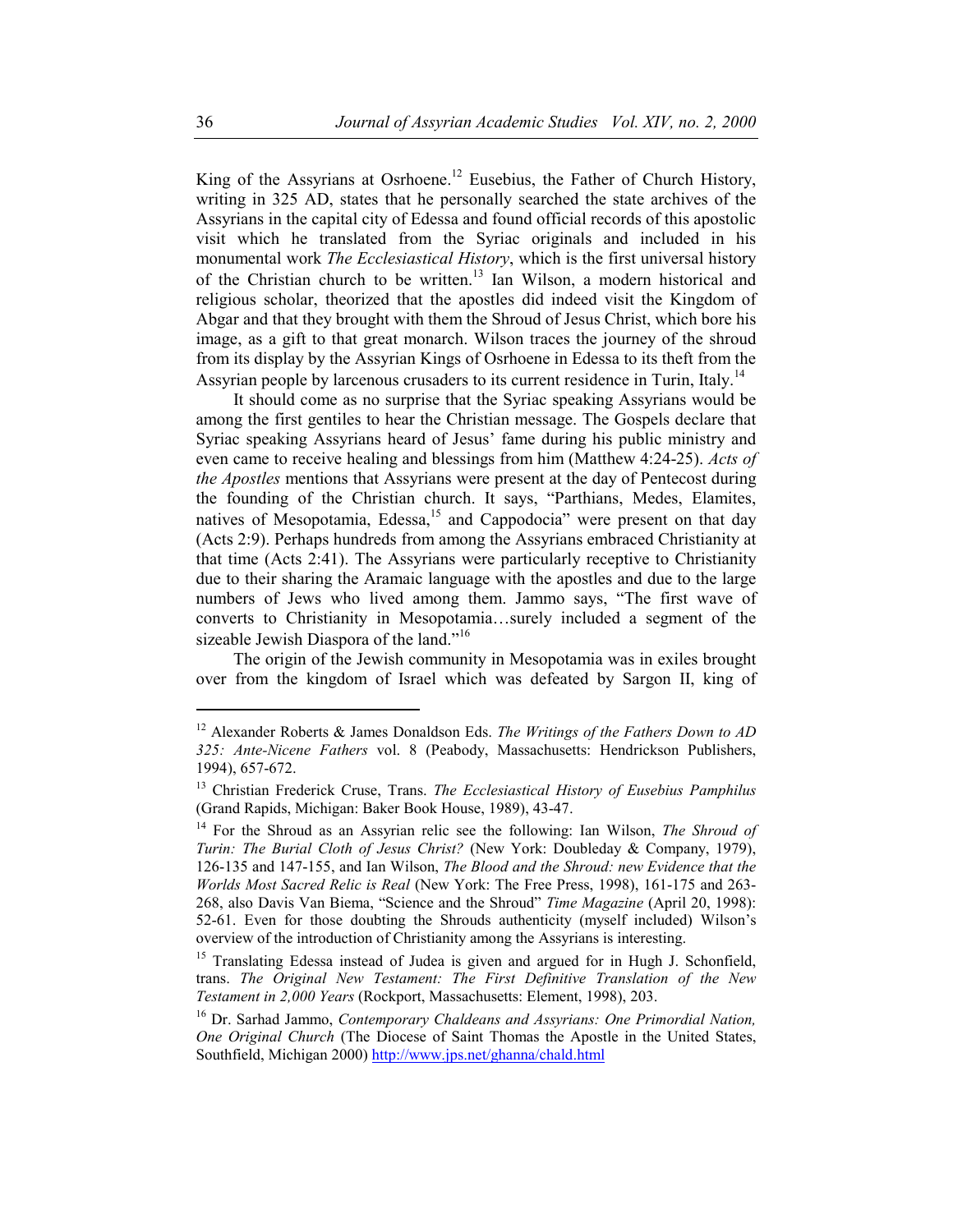Assyria, in 722 BC and later exiles from the kingdom of Judah defeated by King Nebuchadnezzar in 586 BC. These captives were permitted to return to their homeland by Cyrus, King of Persia, in 539-530 BC, however many of the Jews elected to stay. The Jewish community prospered in Mesopotamia until the establishment of the State of Israel.<sup>17</sup>

According to ancient records Thaddeus and Mari went to preach to the Assyrians at the bidding of Thomas. Thomas later went and ministered to the Assyrians living in Parthia and in Assyrian principalities and villages along its borders. The liturgy used by the Assyrians and Chaldeans is believed to have been composed by the Apostles Thaddeus and Mari. Dalrymple states,

*Separated from the rest of Christendom by their extreme isolation, the Nestorians have preserved many of the traditions of the early church which have either disappeared altogether elsewhere or else survived only in the most unrecognizable forms. Their legends…are fragments of fossilized early Christian folklore, while their Eucharistic rite, the Anaphora of the Apostles Addai and Mari, is the oldest Christian liturgy in use anywhere in the world.<sup>18</sup>*

 Further, Roberts and Donaldson state that the mission of Thaddeus seems a "historical fact, and if he found Abgar predisposed to believe and familiar with the story of Christ" this would account for the formation of the tradition.19 *The Teaching of the Twelve Apostles* gives the following account of the foundation of the Assyrian Church:

*India, and all the countries belonging to it and round about it, even to the farthest sea, received the apostolic ordination… from Judas Thomas, who was the guide and ruler in the church he had built there, in which he also ministered… Edessa, and all the countries round about it… and all the regions on the borders of Mesopotamia - from Addeus [meaning Addai] the Apostle, one of the 72 apostles, who himself made disciples there, and built a church there, and was priest and ministered there in his office of Guide he held there…The whole of Persia, of the Assyrians… as far as the borders of the Indians… received the apostles ordination from Aggeus, the disciple of Addeus the apostle.20* 

<sup>17</sup> Dr. Dvora and Rabbi Menachem HaCohen, *One People: the Story of the Eastern Jews*, revised edition (New York: Adams books, 1986), 10-37.

<sup>&</sup>lt;sup>18</sup> William Dalrymple, *From the Holy Mountain: A Journey Among the Christians of the Middle East* (New York : Henry Holt & Co., 1997), 141.

<sup>&</sup>lt;sup>19</sup> Roberts & Donaldson, *The Writings of the Fathers Down to AD 325*, vol. 8, 647. <sup>20</sup> Ibid., 671-672.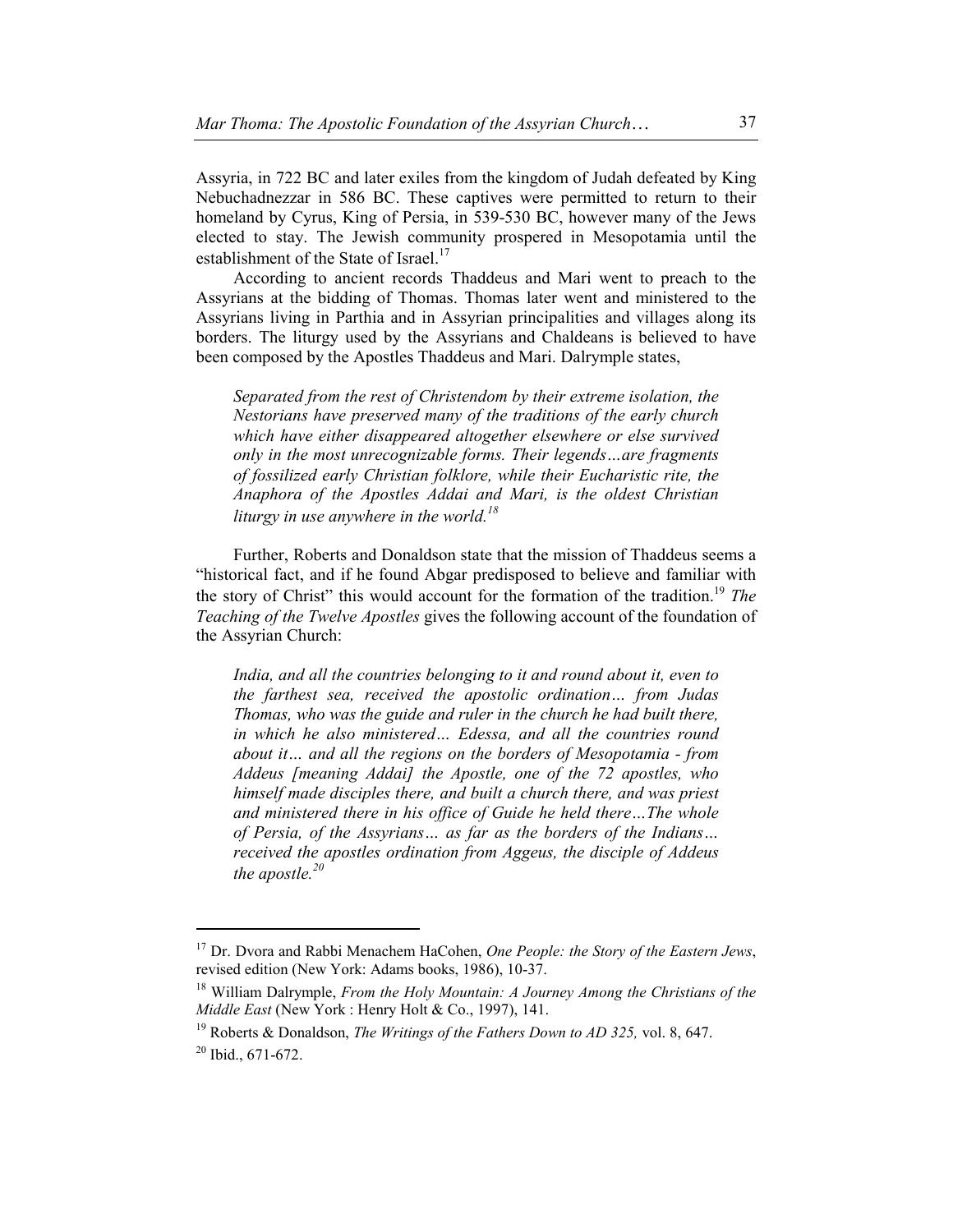# **Diversification in Church: East and West Syrian Traditions: A Contemporary Profile**

A number of Syriac-speaking churches have survived today. The original Assyrian Church has split into two different traditions in the form of rivaling doctrinal loyalties: East Syrian (Nestorian) and West Syrian (Jacobite, named after Jacob Baradaeus, died 578). The doctrinal division was highlighted by linguistic distinction in the form of different dialects and distinct Syriac scripts. The doctrinal difference centered on the divine and human nature of Jesus Christ. Presently, the Syriac-speaking churches survive under the following:  $21$ 

### **East Syrian (Mesopotamian or Persian) Tradition**

- 1. Assyrian Church of the East New Calendarian, Tehran, presently based in Chicago (Mar Thoma Christians in Trichur, a city in Kerala, have preserved their connection with this their mother church). This church suffers from a plethora of names. The Nestorian Church, the East Syrian Church, the Persian Church and the Church of the East all refer to the same church.
- 2. Assyrian Church of the East Old Calendarian, based in Baghdad, Iraq.
- 3. Chaldean Church, an Assyrian Uniate church, which means it has united with the Roman Catholic church
- 4. Syro-Malabar of India

## **West Syrian Tradition**

- 1. Syrian Orthodox of the Patriarchate of Antioch including its Church in India
- 2. Syrian Orthodox of the Autocephalous (meaning independent) Malankara Church of India
- 3. Syrian Catholic, another Uniate church
- 4. Maronite, a Syriac church that is independent of the Nestorian or Jacobite churches, but since it uses the West Syrian dialect it is considered of that tradition. It was founded by Saint Maron but has united with the Roman Catholic Church. Most of the Maronites are Lebanese and spoke Syriac till about one hundred years ago when its use finally gave way to Arabic. Syriac is preserved as a liturgical language.
- 5. Malankara Catholic of India

 $\overline{a}$ 

6. The Church of Mar Thoma, a church of India that broke off from the Syrian Orthodox Church and blended Eastern Orthodoxy with Anglicanism.

 Mar Thoma in this paper refers to all Christians in India who came from or out of the Assyrian Church in India that was established by Saint Thomas.

<sup>21</sup> Alfred Stirnemann & Gerhard Wilflinger, *Syriac Dialogue: First Non-Official Consultation on Dialogue Within the Syriac Tradition* (Vienna: Foundation Pro Oriente, 1994), 7.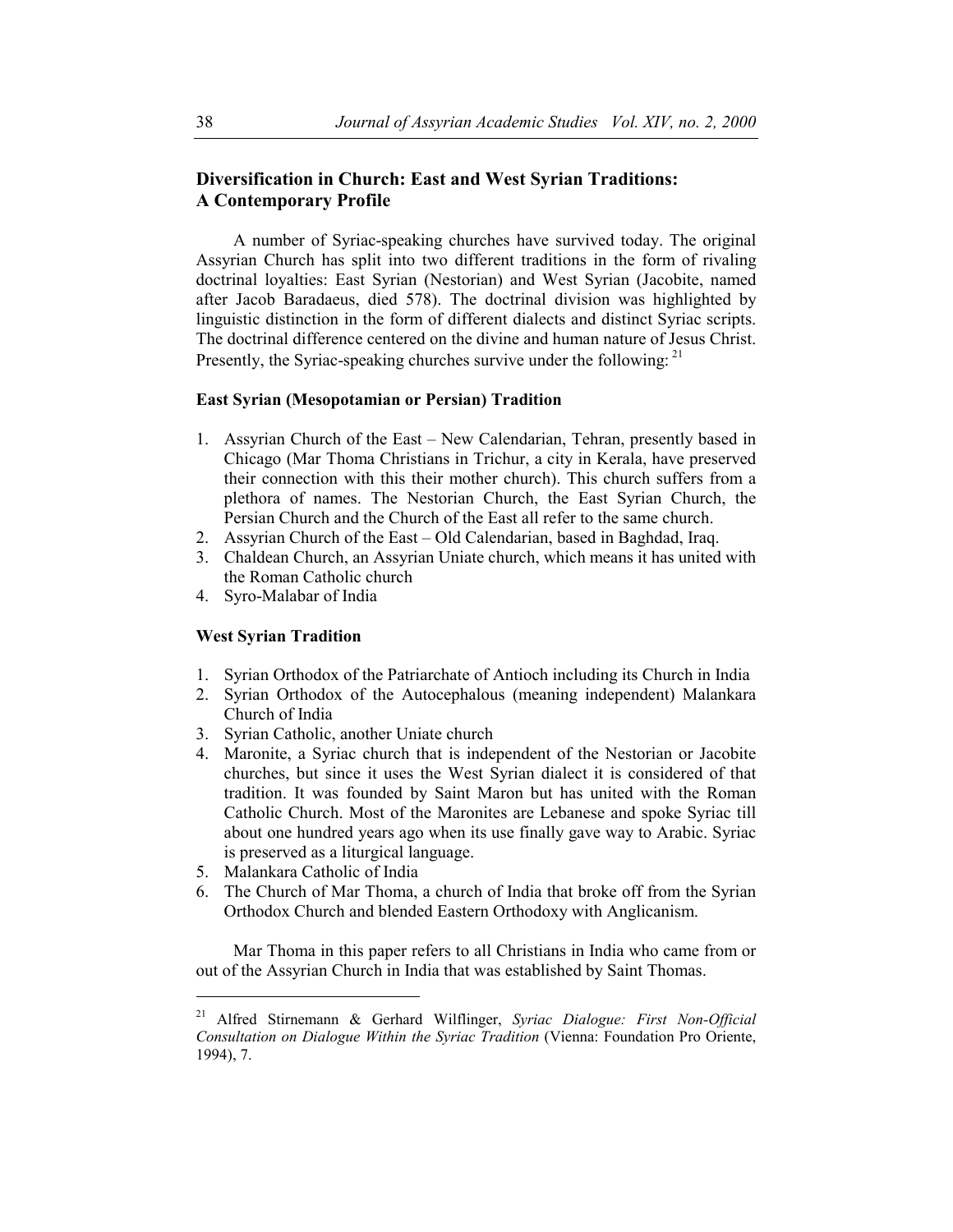## **Syriac (Aramaic): the Language of the Assyrian Church**

Both the East and West Syrian churches use Syriac, the language spoken by Jesus Christ. Syriac, which is also called Aramaic, is a Semitic language, meaning it is closely related to Hebrew, Maltese, Arabic, and certain Ethiopian languages. In ancient times Aramaic was used as a language of diplomacy by the empires of the Assyrians, Babylonians and Persians, since it was the dominant language of the ancient Near East (The ancient Assyrians spoke another Semitic language, now long dead, called Akkadian). Aramaic remained the language of the Near East until Arabic became more dominant centuries after the Islamic conquest. Aramaic was widely used from Egypt to Iran for thousands of years. The Aramaic alphabet found its way from Persia into India where it formed the basis from which most of the alphabets in use in India today were developed. All three parts of the Hebrew Bible (the Law, the Prophets, and the Writings) have portions written in Aramaic.<sup>22</sup> Besides ancient inscriptions in Aramaic, found among the ruins of the Assyrian, Egyptian, Persian, Nabatean and Palmyran Kingdoms, various Jewish writings in Aramaic, including the Elephantine Papyrus and the Dead Sea Scrolls, have been discovered. The Aramaic Targums (ancient paraphrases of the Old Testament), the Talmud, Kaddish (A popular Jewish prayer) and the Kaballah (the Jewish Mysticism classic), are all written, completely or partially, in Aramaic. Before the time of Christ the Hebrew language had died and was replaced by Aramaic. Jesus both spoke and taught in Aramaic and several of his Aramaic utterances are transliterated in the New Testament.<sup>23</sup> St. Paul, when he quotes from the Old Testament in his epistles uses, not a Hebrew or a Greek text, but Aramaic texts called the Targums.<sup>24</sup> Since the Apostles saw it as their duty to preach "to the Jew first and also to the gentiles" (Romans 2:10) they immediately proclaimed the Christian message to their fellow Jews and fellow Syriac speakers who were concentrated in Assyria and Babylonia. Antioch in Syria was the first gentile city to welcome Christianity (Acts 11:26). According to the New Testament, St. Peter and St. Paul labored

<sup>&</sup>lt;sup>22</sup> Old Testament Portions written in Aramaic include Genesis  $31:47$ , 2 Kings 18:17, Jeremiah 10:11, Daniel 2:4-7:28, Ezra 4:6-8 &7:12-27.

 $23$  Aramaic sections of the New Testament include the following: Matthew 5:22, Mark 5:41, 7:34, 14:36,15:34, Luke 16:13, John 1:42. 9:7, 19:16, 20:16 &20:24. Acts 1:19. 4:36, Romans 8:15. I Corinthians 16:22 and Galatians 4:6. For additional information on Aramaic Biblical studies see F.F. Bruce, *The Books and the Parchments: Some Chapters on the Transmission of the Bible* (London: Pickering & Inglis, 1978) and S.J. Fitzmyer, *The Semitic Background of the New Testament: Combined Edition of Essays on the Semitic background of the New Testament and A Wandering Aramean: Collected Aramaic Essays* (Grand Rapids, Michigan: William B. Eerdmans Publishing Company, 1997).

 $24$  Paul's quotation of Deuteronomy 30:13 in Romans 10:7 follows a Targum reading in *Targum Neofoti* see Wayne A. Meeks, ed. *The Harper Collins Study Bible: New Revised Standard Version* (San Francisco: Harper Collins Publishers, 1991), 2130.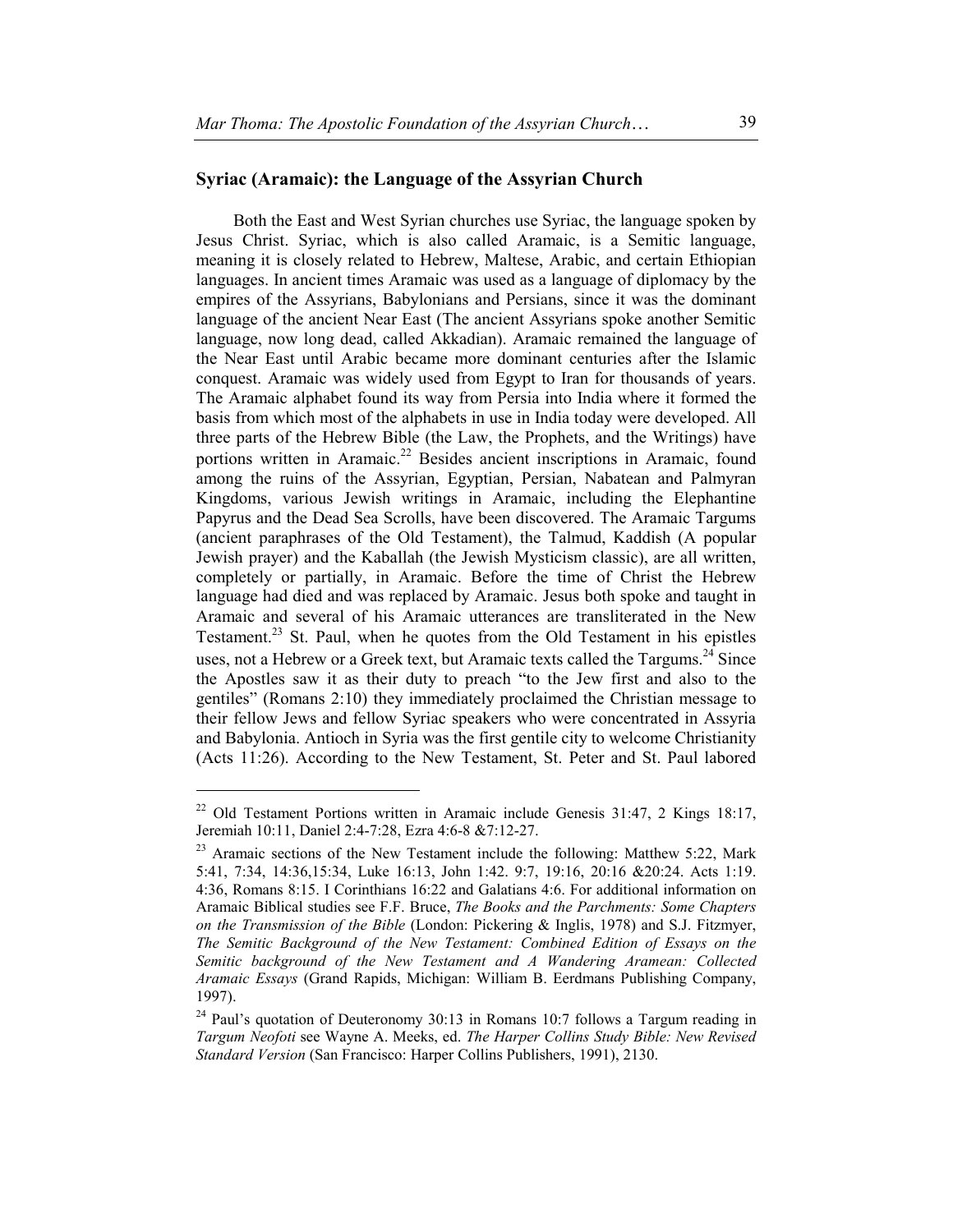among the Assyrians. Peter preached in Antioch and wrote an epistle from Babylonia (majority of Biblical scholars believe that Babylon is used as a euphemism for Rome) and Paul preached in Antioch, Damascus and Nabatean Arabia (where Aramaic was also spoken).<sup>25</sup>

 When Thomas and other apostles traveled east, they established Syriac speaking Christian communities especially in the area of Syria, Iraq, and Iran.

 The Assyrians produced a wealth of Christian literature in Syriac, including *The Odes of Solomon*, *The Diatessaron of Tatian the Assyrian*, and *The Acts of Thomas*. Assyrian Church Fathers wrote many important homilies and commentaries on the Holy Bible, most notably those by Rabulla, Ephraim, Aphrahat, Narsai, Isaac of Nineveh and Bar Hebraeus.<sup>26</sup> Syriac served as an important conduit of Greek learning to the West. The Arabs discovered the works of Aristotle, Hippocrates, and Galen through Syriac translations. According to Bowersock et. al. "As a means of transmission of Hellenistic civilization into Arabic, and from there, later, into medieval Europe, Syriac played a prominent role."<sup>27</sup> The discovery of these Arabic versions of the Greek classics by Europeans is credited with sparking the Renaissance.

 Another important Syriac work is the Peshitta, the Syriac translation of the Holy Bible, it is one of the oldest translations of the Bible and its Old Testament displays a clear Jewish influence. The Peshitta is recognized as the authorized version of the Sacred Scriptures by all the churches of the Assyrian Christians, including those in India.28 The word *Peshitta* (Pshitta is a more accurate transliteration), in Syriac means 'simple' or 'plain'. Through the Peshitta it is possible to read the entire Bible in the language of Christ and his disciples. The Peshitta may have been translated by the Jews of Babylon and Assyria for their own use (as a Targum) or it may have been translated or revised by the Christian community with Jewish assistance. Assyrian tradition recorded by the Jacobite historian Bar-Hebraeus says that it was translated under the command of King Abgar, by disciples from the Holy Land.<sup>29</sup>

<sup>&</sup>lt;sup>25</sup> Acts 9: 20, Galations 1:17, 2:11-13 and 1 Peter 5:13

<sup>26</sup> Edip Aydin, *A Birds Eye View of the Syrian Language and Literature* http://www.netadventure.com/~soc/ChHist/GD51EAydin.html

<sup>27</sup> G. W. Bowersock et. al. ed. *Late Antiquity: A Guide to the Post Classical World*  (Cambridge, Massachusetts: Belkap Press, 1999), 713.

 $28$  Translations from the Aramaic version of the Bible into English are available: Dr. George Mamishu Lamsa, trans. *The Holy Bible From Ancient Eastern Manuscripts Containing the Old and new Testaments Translated from the Peshitta, the Authorized Bible of the Church of the East* (Nashville: Holman Bible Publishers, 1981) and *The Aramaic-English Interlinear New Testament* (Volume I, II &III) (New Knoxville, Ohio: American Christian Press, 1992).

<sup>29</sup> Bruce, *The Books and the Parchments*, 193 and *Encyclopedia Judaica* vol. 4: B, 858- 859.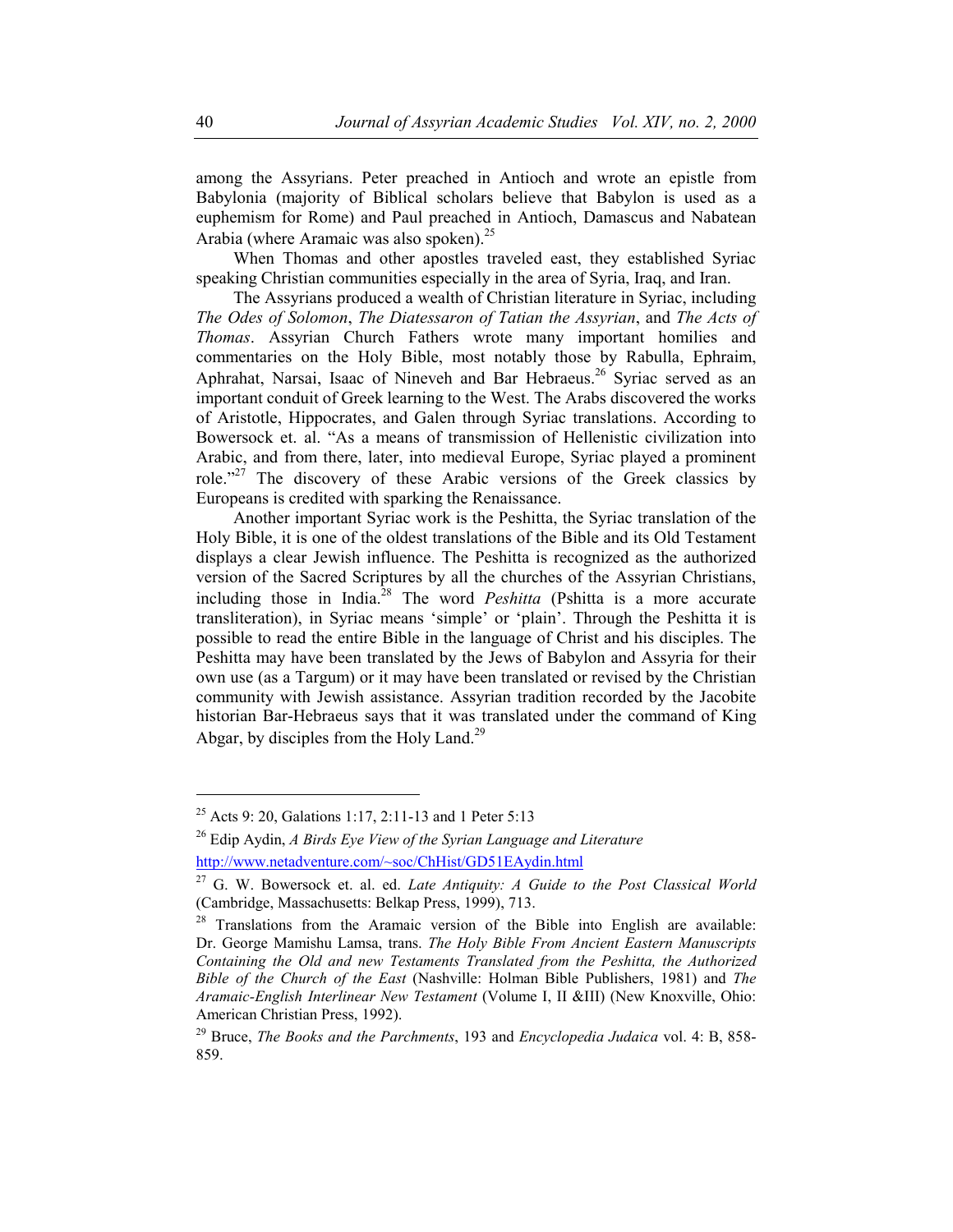Syriac became a liturgical and diplomatic language everywhere the Assyrian Church established itself, including Mongolia, China, and India. Assyrian Christian writings and inscriptions have been discovered throughout India, China and Central Asia.<sup>30</sup> A form of the Syriac alphabet is still used in Mongolia and the Inner Mongolia Autonomous Region in China.31 In India and all the places where Assyrians founded Churches, Aramaic was used as the language of worship. All Indian Nestorian priests were required to be literate in Syriac. A wealth of Syriac writings was kept in India but most was destroyed by the Portuguese during the inquisition of the Mar Thoma church from 1599-1653. Syriac is still used as a liturgical language by Mar Thoma Christians.

### **The Origin of the Saint Thomas Church**

 $\overline{a}$ 

 There is sufficient historical evidence to indicate that the presence of Saint Thomas in India is a historical reality and not a myth. Mar Gregorios states:

*There is a wealth of corroborative evidence to support, and no reason to doubt the living tradition of the St. Thomas Christians that the Apostle arrived in Kondungalloor (Muziris) in Kerala in 52 AD, established seven churches, and moved on to other kingdoms, returning to Madras (Mylapore) in 72 AD where he was martyred that year. The church founded by St. Thomas must have been rather spread out in the subcontinent, including the North-west, the Western and Eastern coasts of the peninsula, probably also reaching Sri Lanka (Ceylon). Tradition associates the ministry of St. Thomas with the Indo-Parthian king, Gondophares in the north and with King Vasudeva (Mazdeo) of the Kushan dynasty in the south. It was the latter who condemned the Apostle to death. From their base in the then flourishing theological school of Nisibis, Nestorian missionaries began moving to India, Central Asia, China and Ethiopia to teach their doctrines probably associating with the work of St. Thomas the Apostle, whom the Persians must have venerated as the founder of their own church.32*

*The Encyclopedia of Asian History* also refers to the Apostle Thomas' ministry from Parthia to India describing *The Acts of Thomas* as tracing the

<sup>30</sup> See the photo insert section of Ian Gillman and Hans-Joachim Klimkiet, *Christians in Asia Before 1500* (Ann Arbor, Michigan: The University of Michigan Press, 1999), plates 8-36) and *The Book of A Thousand Tongues* revised editions (New York: United Bible Societies, 1972).

<sup>31</sup> Peter T. Daniels &William Bright, ed. *The Worlds Writing Systems* (New York: Oxford University Press, 1996), 540-556.

 $32$  Dr. Paulos Mar Gregorios, The Malankara (Indian) Orthodox Church: A Historical Perspective, http://members.aol.com/manj/odoxl.html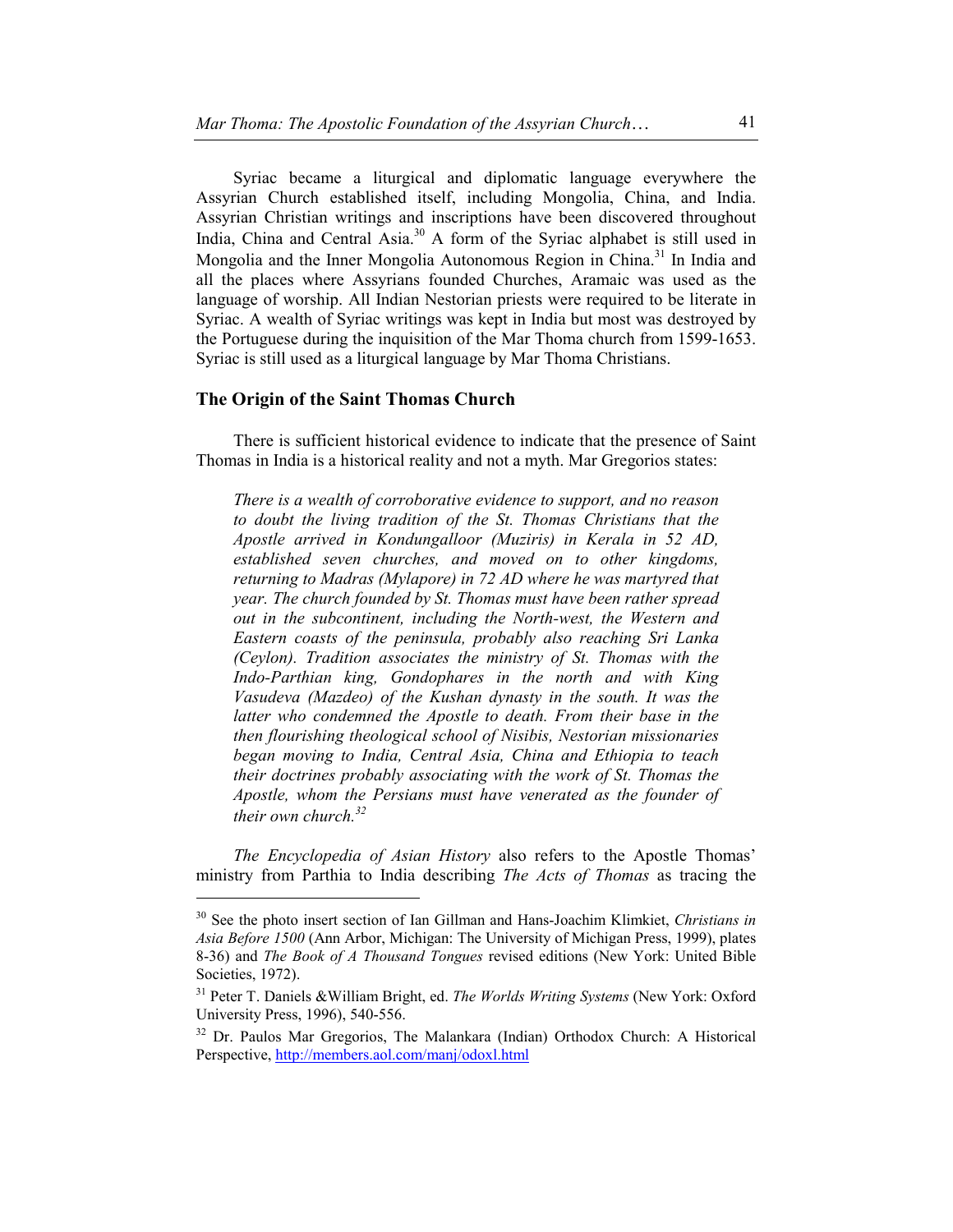journeys of Thomas to Baluchistan and Punjab, where Gondaphernes (Gundaphernes, Gundaphar, or Gundaphorus), ruled as king. According to *The Acts of Thomas* and oral tradition in India, Thomas took the sea route to India, arrived in Malabar and then traveled north to the Kingdom of Gondaphernes. Based on the Gondaphernes coins and the Takht-I-Bahai inscription (a more recently discovered inscription made during the reign of Gondaphernes) we know that Gundaphernes established his reign in  $46$  AD.<sup>33</sup> Oral tradition and the writings of the early church fathers are the only substantiation of the later travels of Thomas to the Kingdom of Mazdai, thought to be in southern India. *The Encyclopedia of Early Christianity* mentions that Eusebius, Jerome, Rufinus and Gregory of Nazianzus stated that Thomas began the church in Edessa, Parthia and Persia, other church fathers stated he preached the Gospel in India and was martyred there.<sup>34</sup> Later inscriptions in India in Syriac and Pahlavi also testify to the antiquity of the Mar Thoma Church and the tradition of its establishment by Thomas.

#### **India in the Era of Saint Thomas**

 Kerala, also known as Malabar, is the home of the Saint Thomas Christians. Kerala forms a narrow fertile strip on the southwest coast of India between the Lakshadweep Sea and the Western Ghats Mountains. Three factors shaped society in southern India during the first century. These are internal warfare, international trade and the Hindu caste system. These factors have left an indelible mark on the culture of Kerala to this day.

 India has long suffered from internal warfare due to the fact that the subcontinent is as large as Europe and has as many different racial and linguistic groups. India was never unified until it was incorporated into the British Empire. India has constantly been invaded and ruled over by foreigners such as Aryans, Greeks, Parthians, Huns, Turkish Mamelukes, Persian Mughals, Portuguese, French, and British.<sup>35</sup> Southern India, home of the Mar Thoma people, was never part of any of the Great Empires of India, such as the Gupta and Asoka empires, and Malabar itself was divided into several rival kingdoms. Wars were frequent and occurred at the slightest provocation as the kings competed for control of territory and sovereignty. This period of divided kingdoms fits the description of India found in *The Acts of Thomas*. According to this source, Thomas was accepted by some kings and persecuted unto death by others.

 Many people imagine that there was no contact between Imperial Rome and India. How could then Thomas have gone to India during the first century?

<sup>33</sup> Ainslie T. Embree, ed. *Encyclopedia of Asian History* vol. 4 (New York: Charles Scribner's sons, 1988), 92.

<sup>34</sup> Everett Ferguson, ed. *Encyclopedia of Early Christianity,* 2d edition (New York: Garland Publishing, Inc. 1997), 570-571.

<sup>35</sup> Stanley Wolpert, *A New History of India, 5th edition* (Oxford: Oxford University Press, 1997), 63-67.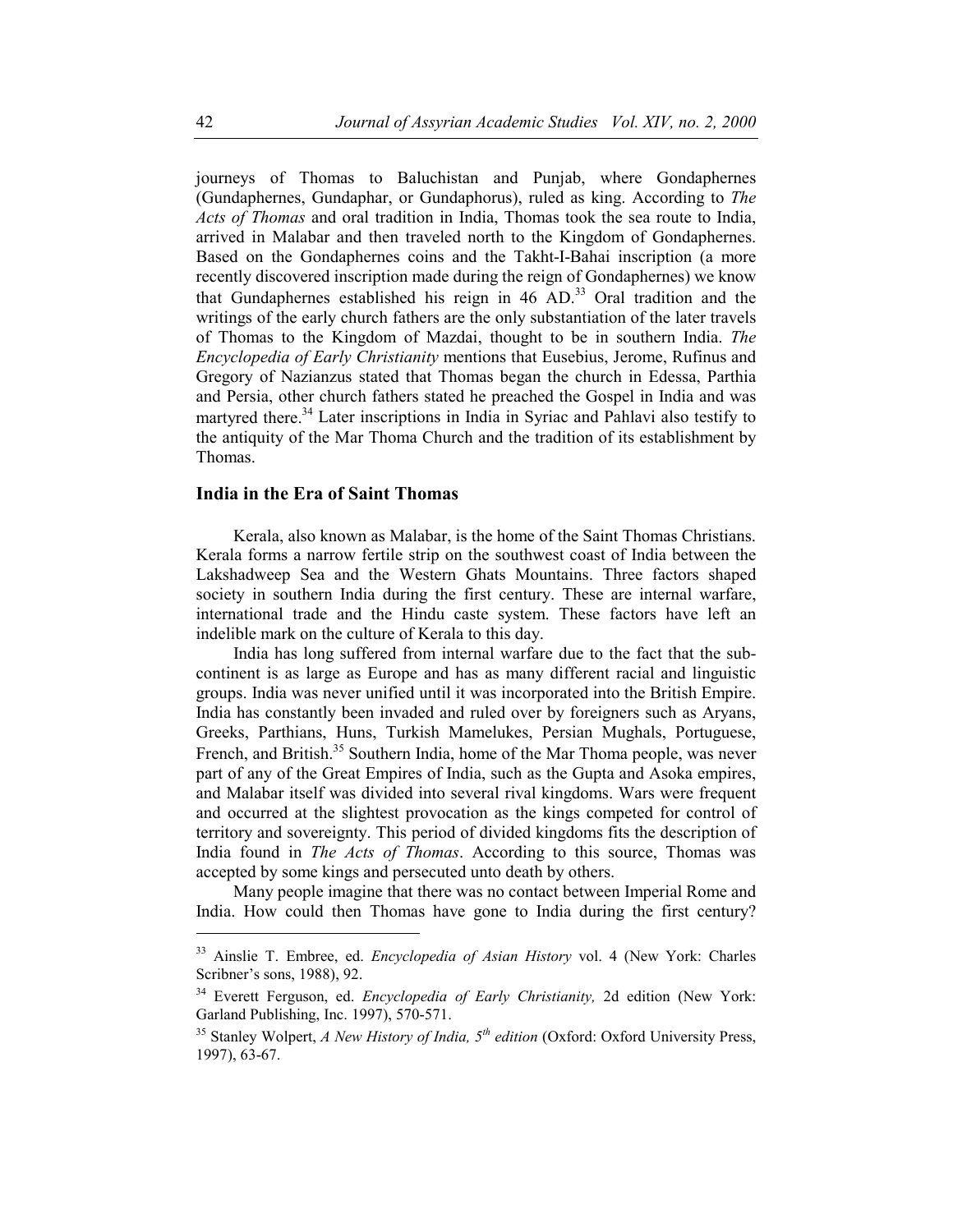Historians have discovered that India was in contact with the Greek and Roman world of the time. It was opened to the west through the expansion of the Empire of Alexander the Great (356-323 BC). Alexander's officers established Greek kingdoms in India that endured for centuries. These Greek kingdoms in India were under the authority of the Seleucids in Antioch, Syria. Antioch was also the end of the Silk Road, the overland trade route that brought goods from China and India to the west. The Silk Road connected to India also passed through Edessa, which along with Antioch was an important center of early Christianity.<sup>36</sup> Megathenes (c. 350- 290 BC), a Greek, traveled to India and wrote a four-volume history of India that was consulted as an authority in Europe for over one thousand years. Ferguson states that India was open to trade with the Roman Empire. It states that excavations of Roman settlements in the region of the southwestern and southeastern coasts of India have turned up first century Arretine pottery and hoards of Roman coins from the reigns of Augustus and Tiberius. Ancient records show that there were diplomatic exchanges between India and Rome as well. $37$  Rome received pearls, spices, pepper, silk and ivory from India. India acquired tin, lead, gold and silver coins, wine, coral, beryl, glass, and Roman soldiers from Rome.<sup>38</sup> According to Brown, "Pliny (AD 23-79), Ptolomey (AD 100-160) and *The Periplus Of The Erythrean Sea* give a good deal of detailed information about the trading centers of Malabar."39 Evidence of trade is seen in *The Periplus of the Erythrean Sea*, which means *The Voyage of the Indian Ocean*. Shillington points out that this was a navigational guide written in Greek in the great Egyptian trading port of Alexandria around 100 AD."<sup>40</sup> It described ports and trading centers from southern India to the region around modern Dar Es Salaam, Tanzania. It was intended as a guide for Greek trading ships to the known ports of the Indian Ocean. 120 ships a year traveled from Egypt through the Red Sea to the Malabar Coast of India. One of these ships may have taken Saint Thomas to India. Gillman and Klimkiet mention that, "There was no technical difficulty in the way of Christianity reaching India in that period." $41$ 

 Once arriving in India, early Christians encountered Hindu civilization. The rules and regulations concerning caste are part of the Hindu religion. Bearak describes the Hindu caste system in the following manner,

<sup>&</sup>lt;sup>36</sup> William Dalrymple, *From the Holy Mountain*, 66.<br><sup>37</sup> Ferguson, *Encyclopedia of Early Christianity*, 570-571.<br><sup>38</sup> Gillman and Klimkiet, *Christians in Asia Before 1500*, 158.<br><sup>39</sup> Leslie Brown, *The Indian Christian Church of Malabar* (Cambridge: Cambridge University Press, 1982), 60.

<sup>40</sup> Kevin Shillington, *History of Africa* revised edition (London and Basingstoke: Macmillan Education LTD, 1995), 122-124.

<sup>41</sup> Gillman Klimkiet, *Christians in Asia Before 1500*, 159.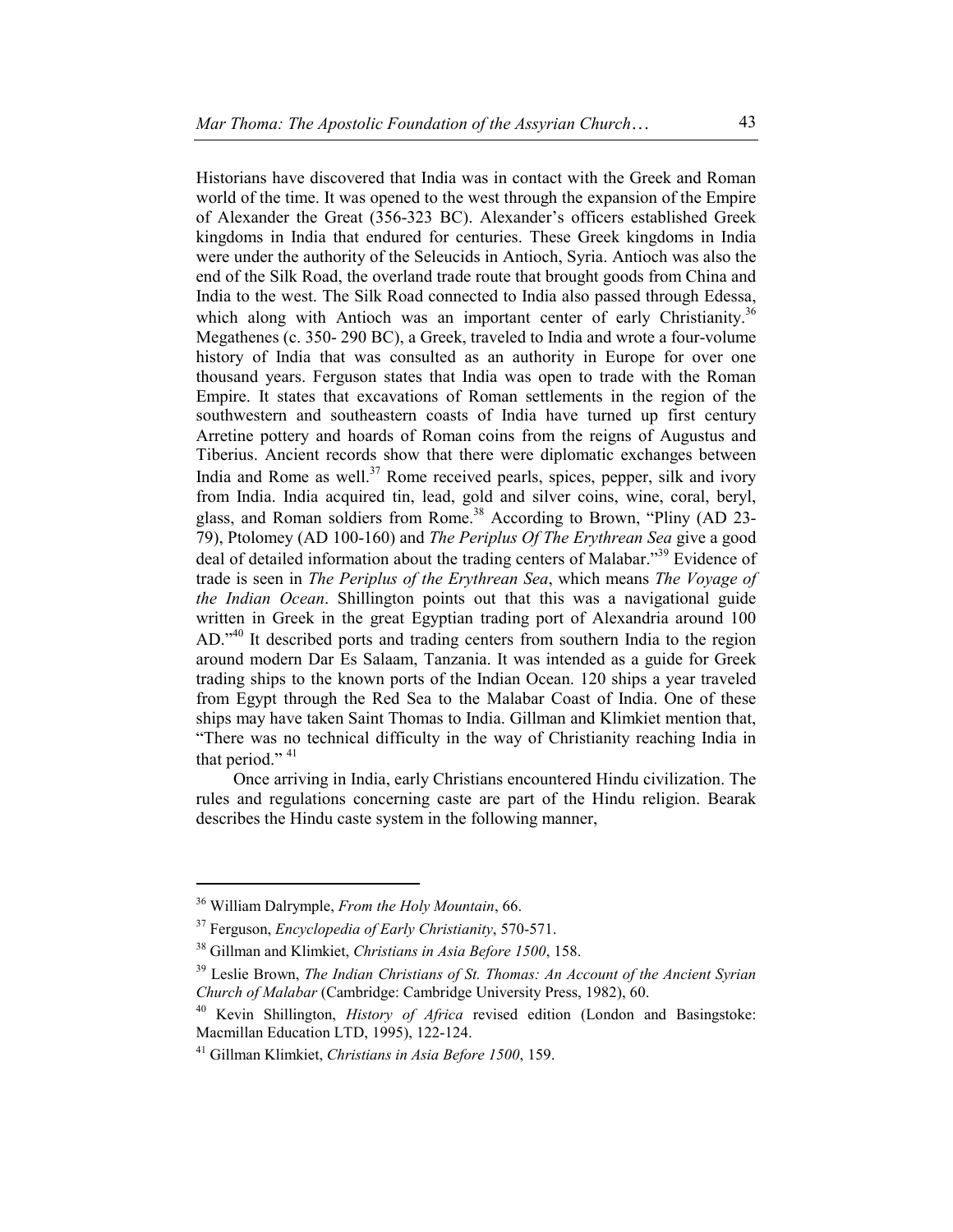*Indian Civilization, so rich with wonderment and greatness, has been marred by the proposition that all men are created unequal. Ancient Hindu scriptures tell of how the gods created the world and the social order within it by sacrificing a primeval man, Purusha. From his face came the priestly elite Brahmans, his arms the warrior Kshatriya, his thighs the merchant Vaishyas, his feet the servile, hapless Shudras. Beneath them all were those whom nature had ordained to be unclean- people destined to do the filthy work. Names for sub-castes have varied, and sometimes the hierarchical order has differed as well, but the result has always been the same, a ranking of human worth.42*

 The caste system infected the practices of both the Jews and the Saint Thomas Christians. The Jews divided into White Jews, Black Jews and Freedmen.<sup>43</sup> The White Jews were also called *Paradesi*, meaning foreigners. They were usually descended from Jewish families from the Middle East. The term 'White Jews' later referred to the European Jews who settled in India to escape persecution. The Mar Thoma Christians also have divisions in their community based on race and class. Among the Mar Thoma Christians some claim descent from Assyrian settlers and others from the converts of Saint Thomas. These two groups are called the Northists and the Southists.<sup>44</sup> The Southists are fairer in complexion and consider themselves as having pure Assyrian blood flowing through their veins. In both the Syrian Orthodox and the Roman Catholic Uniate churches they are given separate dioceses under their own bishops.<sup>45</sup> These groups would never consider intermarriage any more than Hindus would consider marriage outside of caste. Another subclass, the Christian fishermen of Travancore has also emerged, which is among the poorest, but the most devout of the Christians of Kerala.<sup>46</sup> Assyrian missionaries accepted the caste system as an unchangeable reality of the culture of South India and decided to adapt to it. Assyrian merchants from Syria and Persia that settled in India acquired certain caste privileges for themselves. They were considered aristocrats and about equal to the Brahmins.<sup>47</sup>

<sup>42</sup> Barry Bearak, "Caste Hate, Murder Outlast Indian Reforms" *The New York Times* (Sept. 19, 1998) See also Thomas Wagner, "Caste System Firmly Entrenched in Backward, Rural Areas of India" *Houston Chronicle* (April 2, 1998): 80, Barbara Crossette "Caste May Be India's Moral Achilles Heel" *New York Times* (October 20, 1996).

<sup>&</sup>lt;sup>43</sup> *Encyclopedia Judaica*, 622.<br><sup>44</sup> K.K. Kuruvilla, *A History of the Mar Thoma Church and its Doctrines* (Madras, India: Christian Literature Society for India, 1951), 2.

<sup>&</sup>lt;sup>45</sup> Brown, *The Indian Christians of St. Thomas*, 174-175.<br><sup>46</sup> F. A. Plattner, *Christian India* (New York: The Vanguard Press, 1957), 41-46.<br><sup>47</sup> Gillman and Klimkiet, *Christians in Asia Before 1500*, 179.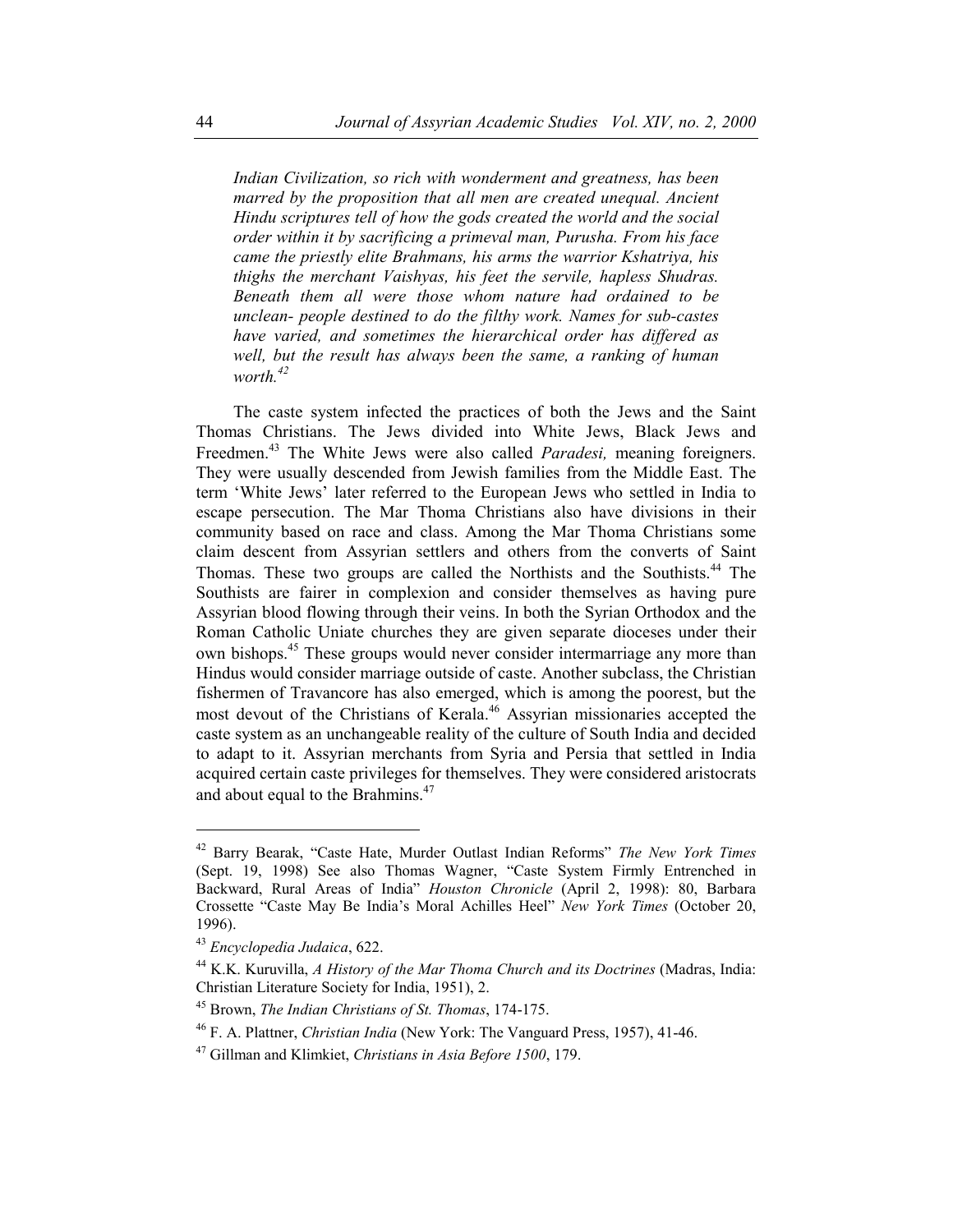## **Merchants, Missionaries, and the East Syrian Church in India**

 Many Syriac-speaking people including Assyrians from the Near East who belonged to the Ancient Church of the East immigrated to southern India. They came for religious freedom and also for economic opportunities. An early Syriacspeaking settler (Thomas of Cana), in 345 A.D. brought with him 72 families amounting to about 400 people.<sup>48</sup> These settlers were given jurisdiction over cities in India.<sup>49</sup> Assyrian Christians from Persia who came to India in the  $8<sup>th</sup>$ century found an open position in the society that they were able to fill in that there was an absence of a Vaishya or trader caste at this time. Assyrians became a type of merchant class and were welcomed by every ruling family in south India.50 The bishops Mar Sabr-ishu and Mar Peroz strengthened the Assyrian community upon their arrival in 794 bringing with them more settlers as well as spiritual guidance. The Assyrian immigrant merchant community in India brought both material and spiritual prosperity to Kerala. Assyrian Christians who settled in India formed a military group as well upon whom local rulers could call for assistance in emergencies.<sup>51</sup> Assyrian monks came and began monasteries in India at Angamali, Kuravilangad, Edapalle, and Mylapore. There is also the possibility of the existence of Assyrian Kings and Assyrian kingdoms in India. Brown indicates that there is a strong belief that the Assyrian community in India elected King Beliarte, as the King of the Christians of St. Thomas, to rule over them and to represent them before the other kingdoms of southern India.<sup>52</sup> The tradition is supported by the fact that Pope Eugenius IV (d. 1447) sent a letter to the king of the Assyrian Christians in India.<sup>53</sup>

# **The Early Witnesses**

 The apostolic mission to India was recorded by Eusebius, the first Christian historian, in the year 325 AD. According to Eusebius, in the year 190 Panteus of Alexandria (in Egypt) arrived in India to work as a missionary. Eusebius in his *Ecclesiastical Historia* (History of the Church) states:

<sup>48</sup> Kuruvilla, *A History of the Mar Thoma Church and its Doctrines*, 1. see also Samuel Hugh Moffett, *A History of Christianity in Asia, Volume I: Beginnings to 1500* (San Francisco: Harper, 1992), 266-267.

<sup>49</sup> Cardinal Eugene Tisserant, *East Christianity in India: A History of the Syro-Malabar Chruch form Earlist Times to the Present Day* (Bombay, India: Orient Longman, 1957),  $9-10.$ 

<sup>50</sup> Gillman and Klimkiet, *Christians in Asia Before 1500*, 169. 51 Ibid., 169 &183.

<sup>52</sup> Brown, *The Indian Christians of St. Thomas*, 13. 53 Gillman and Klimkiet, *Christians in Asia Before 1500*, 175.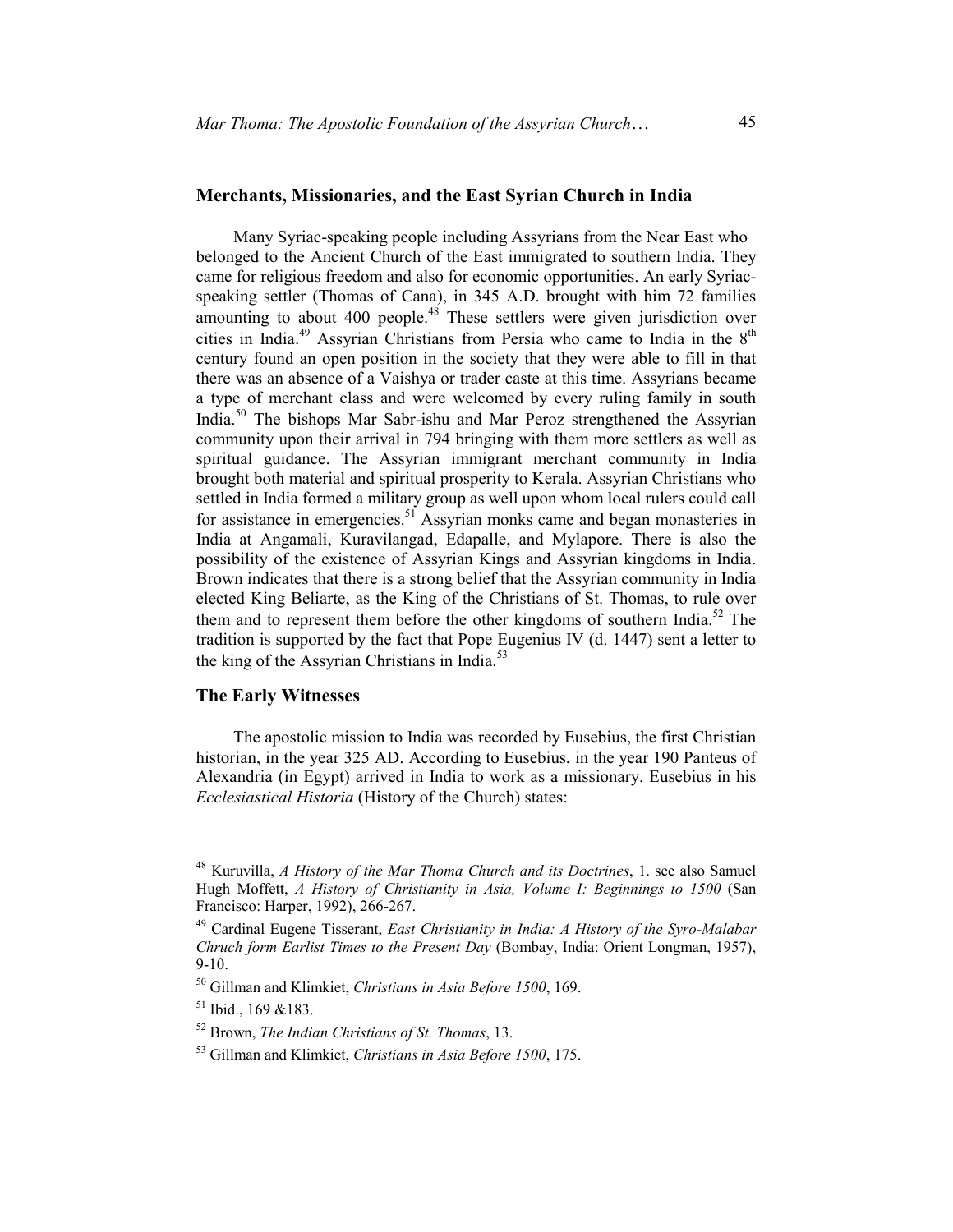*Panteus there found his own arrival anticipated by some who were familiar with the Gospel of Matthew, to whom Bartholomew, one of the apostles, had preached, and had left them the Gospel of Matthew in the Hebrew, which was also preserved until this time.<sup>54</sup>*

 It is possible that Eusebius meant Saint Thomas (*Mar Thoma* in Syriac) and not Bartholomew, who was another disciple of Jesus; Eusebius might have meant Syriac when he wrote Hebrew. In the first century Aramaic was sometimes called Hebrew since it was the language spoken by the Hebrews.

 Mani the Prophet, who founded Manicheanism in 241 AD, traveled throughout India in an attempt to retrace Thomas' steps while preaching his own new religion. It is also assumed that Mani went to India because "he wanted to follow the footsteps of the apostle Thomas and convert the Christians of those regions to his own faith."55 Mani believed that Jesus and Thomas where great prophets and that he, Mani, had been chosen as the greatest prophet. Manicheanism was a successful religion for many centuries and spread across Central Asia and into China. For a short time Manicheanism was widespread in Europe. Saint Augustine was an adherent of this religion until he converted to Christianity.

 Historical records of the Ancient Assyrian Church of the East contain some of the oldest evidence to indicate the antiquity of the Indian church. At the Council of Nicea during the writing of the Nicene Creed in 325 AD, Mar John, Archbishop of India In his signature to the decrees of the Council, gave his title as 'Prelate of Metropolitan of Persia and the Bishop of Great India."<sup>56</sup> Bardaisan (154-222), one of the Early Church Fathers, in his "*Book of the Laws of Countries*" mentions Christianity as having been established in India.<sup>57</sup> *The Chronicle of Seert* states that in 300, Bishop David of Basra visited India, traveled the country and won converts.<sup>58</sup> Assyrian Church history also testifies that John of Edessa was sent to be the third bishop of India by the Catholicos of Persia [Church of the East] in 345 AD.<sup>59</sup> *The Chronicle of Seert* also states that in 470 AD Bishop Mana of Edessa translated the writings of Diodore of Tarsus and Theodore of Mopsuestia from Greek into Syriac with the assistance of an Indian priest named Daniel. These translations, along with Syriac religious discourses and hymns, were sent to India.<sup>60</sup>

<sup>&</sup>lt;sup>54</sup> Cruse, *The Ecclesiastical History of Eusebius Pamphilus*, 190.<br><sup>55</sup> *Encyclopedia of World Art* (London: McGraw-Hill Company LTD, 1958), 435.<br><sup>56</sup> Dr. Joseph Chathaparampil, Kerala Catholics: A Brief History

http://www.kerala.org/religion/christian/contribs/kerala-catholics.html

<sup>57</sup> Brown, *The Indian Christians of St. Thomas*, 47; see Gillman and Klimkiet, *Christians in Asia Before 1500*,159; and Moffett, *A History of Christianity in Asia: Volume I*, 64-67.

<sup>58</sup> Ferguson, *Encyclopedia of Early Christianity*, 2d. edition, 570-571. 59 Gillman and Klimkiet, *Christians in Asia Before 1500,*167. 60 Ibid., 168.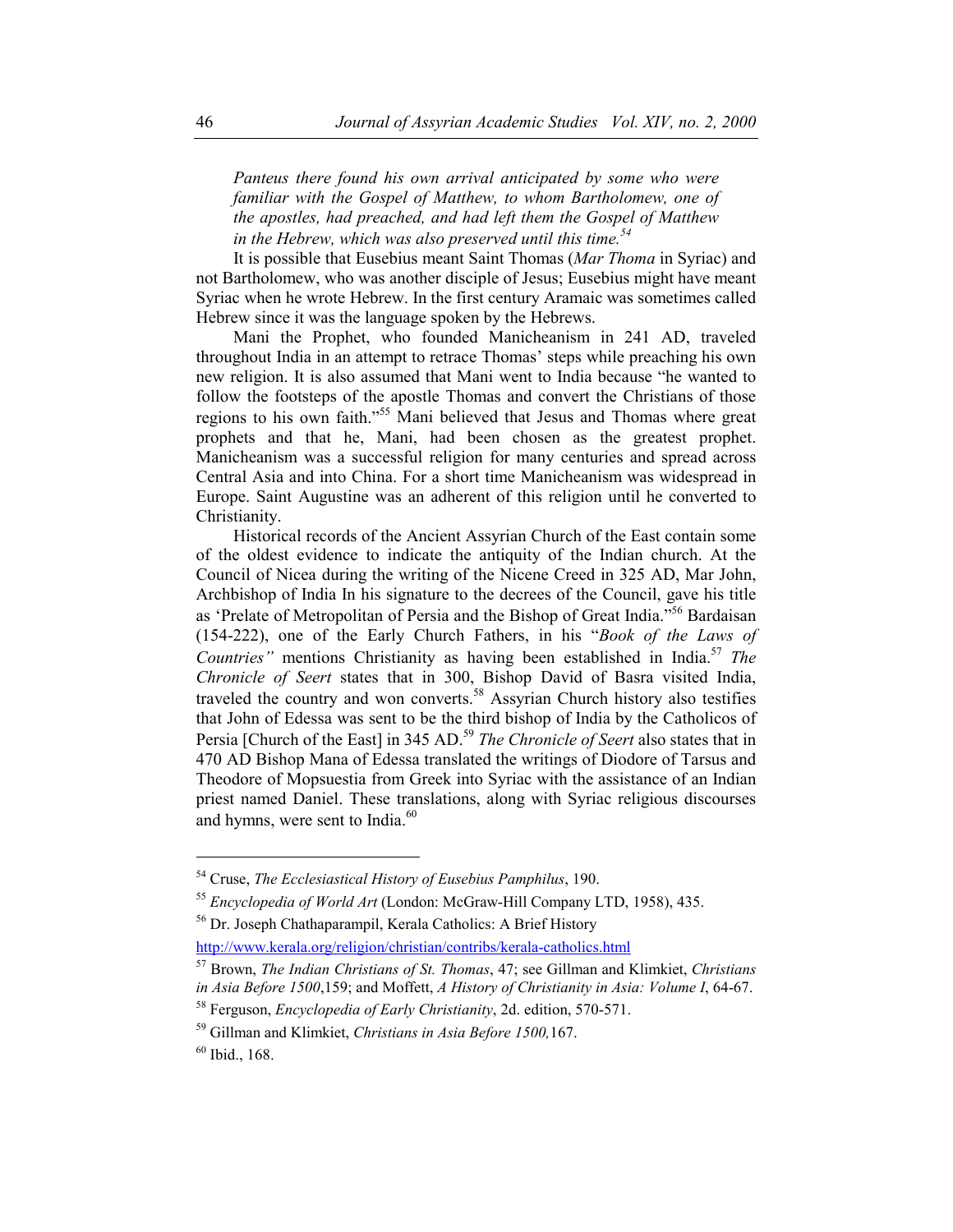The Early Church Fathers wrote of the deeds of St. Thomas and support the traditions of the Assyrians and the Christians of south India. Among those who wrote of Thomas in Parthia and Mesopotamia are Clement, Origen, St. Gregory of Nyssa and Rufinus. Those who refer to Thomas in India include St. Ephraim, St. Gregory of Nazainzus, St. Gaudentius, Jerome, St. Paulinus of Nola, and St. Gregory of Tours.<sup>61</sup>

Cosmas Indicopleustes [*Indicopleustes* is Latin for 'Indian Navigator'] was a Nestorian Christian from Egypt who traveled to south India between 520 and 525 AD. He wrote about his experiences in 535. He was a merchant who traveled the world and wrote about the Christians of India and Ethiopia. Cited in Brown, Cosmas documents the existence of large Christian communities in southern India, Sri Lanka (Ceylon) and Socotra. He states:

*Even in the island of Taprobane in Inner India where the Indian Sea is, there is a church of Christians, with clergy and a congregation of believers… And such is also the case in the land called Male where the pepper grows. And in the place called Kalliana there is a bishop appointed from Persia, as well as in the Island of Socotra in the same Indian Sea.62* 

 Chathaparampil mentions several of the earliest records of the church in India. He specifically mentions the arrival of Mar Thomas Cana, also called Knaithomman, in the year 345 AD (Other scholars have dated Thomas of Cana's arrival to 754 or 825). Thomas Cana brought some settlers with him to Kerala and was given various privileges by a local monarch. Most of the earliest artifacts of the Mar Thoma Church, such as stone crosses and inscriptions, are dated to the 600's and 700's.<sup>63</sup>

 Friar Odoric of Udine arrived in India in 1321. There he discovered Nestorian Christians whom he referred to as "vile and pestilent heretics." He visited 15 Nestorian families around Ouilon and Mylapore.<sup>64</sup> Other European travelers who visited the Christians of India include Father Jordanus in 1321- 1323 and Marignotte in the later part of the  $14<sup>th</sup>$  century. Western travelers who wrote about the Assyrian Christians of India include John of Montecorvino, Jordanus Catalani, John of Marignolli, Nicolo Conti, Ludovico di Varthema and Duarte Barbosa.<sup>65</sup> Nicolo Contini, writing in 1469 described the tomb of St. Thomas in India. He says,

<sup>&</sup>lt;sup>61</sup> Gillman and Klimkiet, *Christians in Asia Before 1500*, 161-162.<br><sup>62</sup> Brown, *The Indian Christians of St. Thomas*, 68.<br><sup>63</sup> Dr. Joseph Chathaparampil. Kerala Catholics: A Brief History

http://www.kerala.org/religion/christian/contribs/kerala-catholics.html

<sup>64</sup> Henry Yule, trans. *Cathy and the Way Thither* vol. II *Odoric of Pordenone* (Nendeen, Liechenstein: Klaus Reprint Limited, 1967), 142.

<sup>65</sup> Gillman and Klimkiet, *Christians in Asia Before 1500*, 172-176.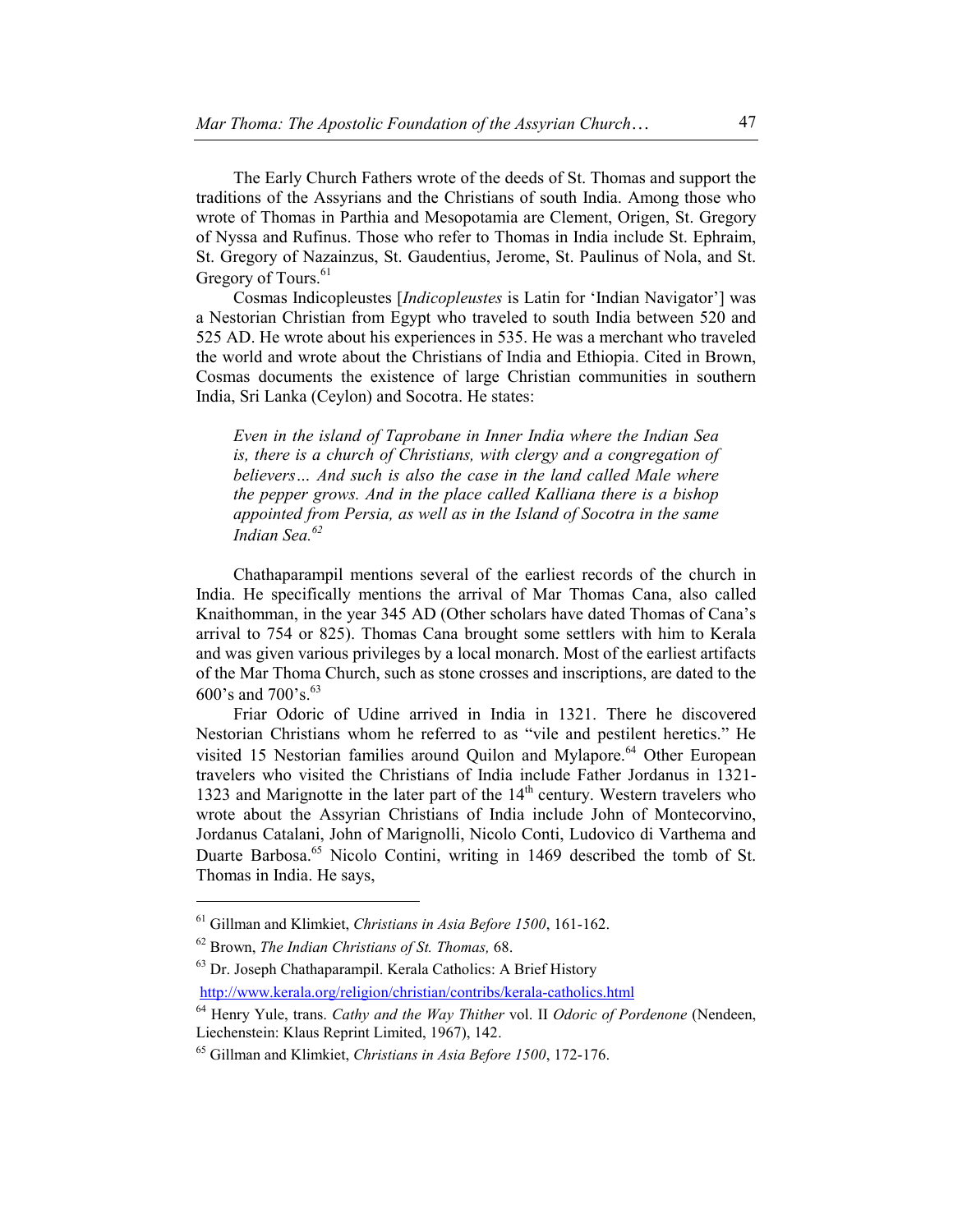*The body of St. Thomas lies honorably buried in a very large and beautiful church; it is worshiped by heretics who are called Nestorian, and inhabit this city [Mylapore] to a number of a thousand. These Nestorians are scattered over all India, in like manner as are the Jews among us. 66*

 Not all of the European travelers were affected by the prejudice against Christians of other persuasions, as were most Catholics of that era. Ludovico di Varthema, an Italian, visited India in 1505. He takes a more Christian attitude towards the Nestorian Christians in India when he says,

*In this city [Quilon] we found some Christians of those of St. Thomas, some of whom are merchants and believe in Christ, as we do. They say that every three years a priest comes there to baptize and that he comes from Babylon.67*

An Italian letter written from India at the same time continues to praise the devotion of Christians belonging to the Assyrian Church of the East in India,

*In this kingdom [Cochin] there are many Christians converted by St. Thomas, whose apostolic life their priests follow with great devotion and strictness. They have churches where there is only the cross….From these people our men learned that the body of St. Thomas lies 150 leagues from Cochin, on the seacoast, in a city of small population called Mylapore.68*

 Marco Polo also visited southern India and the Saint Thomas Christians. Marco Polo repeats the story of Saint Thomas' visit to India, and also mentions visiting the place where he was buried in India. Marco Polo traveled throughout India and the Far East from 1271 until 1292. He may have visited India in the year 1288 AD. Concerning the tomb of Saint Thomas, Marco Polo says,

*The body of Saint Thomas lies in the province of Malabar in a little town. There are few inhabitants, and merchants do not visit the place for there is nothing in the way of merchandise that could be got from it, and it is a very out – of – the-way spot. But it is a very great place of pilgrimage both for Christians and Saracens [Moslems]. For I assure you that the Saracens of this country have great faith in him* 

<sup>&</sup>lt;sup>66</sup> Gillman and Klimkiet, *Christians in Asia Before 1500*, 175.<br><sup>67</sup> Ibid

<sup>68</sup> Francis M. Rogers, *The Quest for Eastern Christians: Travels and Rumor in the Age of Discovery* (Minneapolis, Minnesota: University of Minnesota Press, 1962), 122.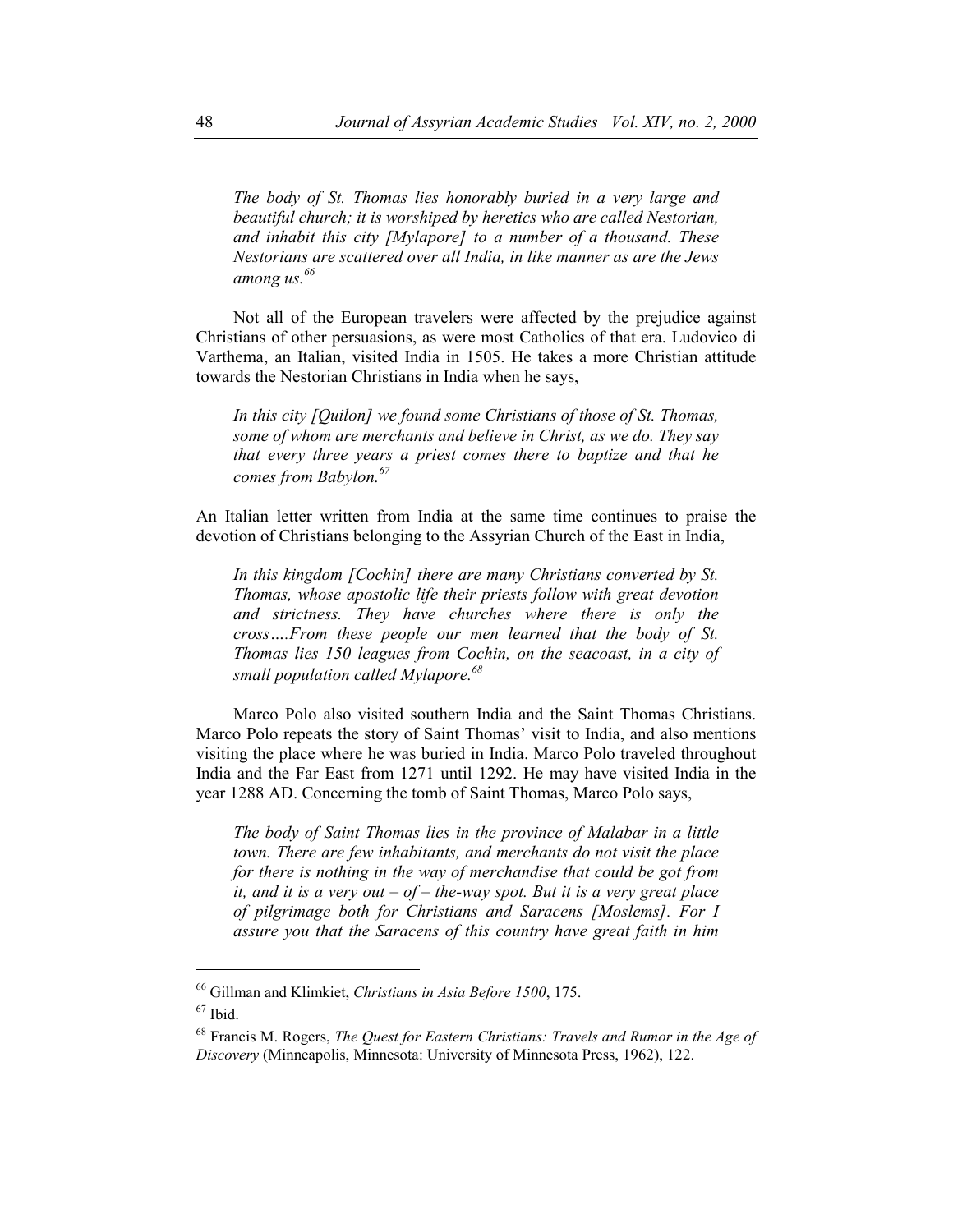*and declare that he was…a great prophet and call him Aariun, that is to say 'Holy Man'.<sup>69</sup>*

 Marco Polo also recounts the veneration of Saint Thomas in south India and miracles ascribed to him by the Mar Thoma people. He recounts another version of the death of Saint Thomas, which is very similar to the death of Krishna who while meditating in the forest is struck dead by the stray arrow of a hunter. Marco Polo states Thomas was accidentally killed by a Hindu in such a manner.<sup>70</sup>

 Several non-European accounts of India have been preserved written by Jews, Muslims, and even Mar Thoma Christians themselves. Arab and Jewish travelers to India lived among the St. Thomas Christians and wrote about their experiences. Accounts in Arabic travel narratives, like the one by Ibn Battuta (who lived in Malabar from 1342 till 1348), Amr ibn Matta (AD 1340) and Mafazzal ibn Abil Fazail (AD 1358), testify to the early traditions of the missionary journeys of Saint Thomas and the presence of a strong Assyrian Christian community in India.71 In 1167, Rabbi Benjamin of Toledo unintentionally retraced the steps of St. Thomas in a voyage across Assyria and Babylonia on his way to India. He wrote of his quest to visit the Jews of the eastern lands. He describes southern India and the Jews that reside there as being "black."72 Indian Christians have also left us important accounts of southern India and its Christians. John the Indian arrived in Europe in 1122 and told of miracles associated with St. Thomas that occurred in the land of India.<sup>73</sup> Another prominent Indian traveler was Joseph, priest over Cranganore. He journeyed to Babylon in 1490 and then sailed to Europe and visited Portugal, Rome, and Venice before returning to India. He helped to write a book about his travels titled *The Travels of Joseph the Indian* which was widely disseminated across Europe.<sup>74</sup> In 1498 Vasco De Gama arrived in India expecting to find Christians there. He was so convinced that India was the home of a vast multitude of Christians that when he arrived in India he went into a Hindu temple and saw a picture of Kali, mistook it for an Icon of the Virgin Mary and began venerating it.75 In Europe a legend of a priest-king in India had arisen. Somewhere in India, they believed, there was the mighty King John of India or Prester John of the Indies. He was immortal, wealthy and powerful and also eager to join with

<sup>69</sup> Marco Polo and Rusticello of Pisa, *The Travels of Marco Polo* (New York: Penguin Books, 1958), 274.

<sup>&</sup>lt;sup>70</sup> Marco Polo and Rusticello of Pisa, *The Travels of Marco Polo*, 276.<br><sup>71</sup> Gillman and Klimkiet, *Christians in Asia Before 1500*, 164.<br><sup>72</sup> Martin Gilbert, *The Illustrated Atlas of Jewish Civilization: 4,000 Years o* 

<sup>&</sup>lt;sup>73</sup> Tisserant, *Eastern Christianity in India*, 19.<br><sup>74</sup> Rogers, *The Quest for Eastern Christians*, 117-121 and Neill, *A History of Christian Missions*, 122.

*Missions*, 122. 75 Brown, *The Indian Christians of St. Thomas,* 12.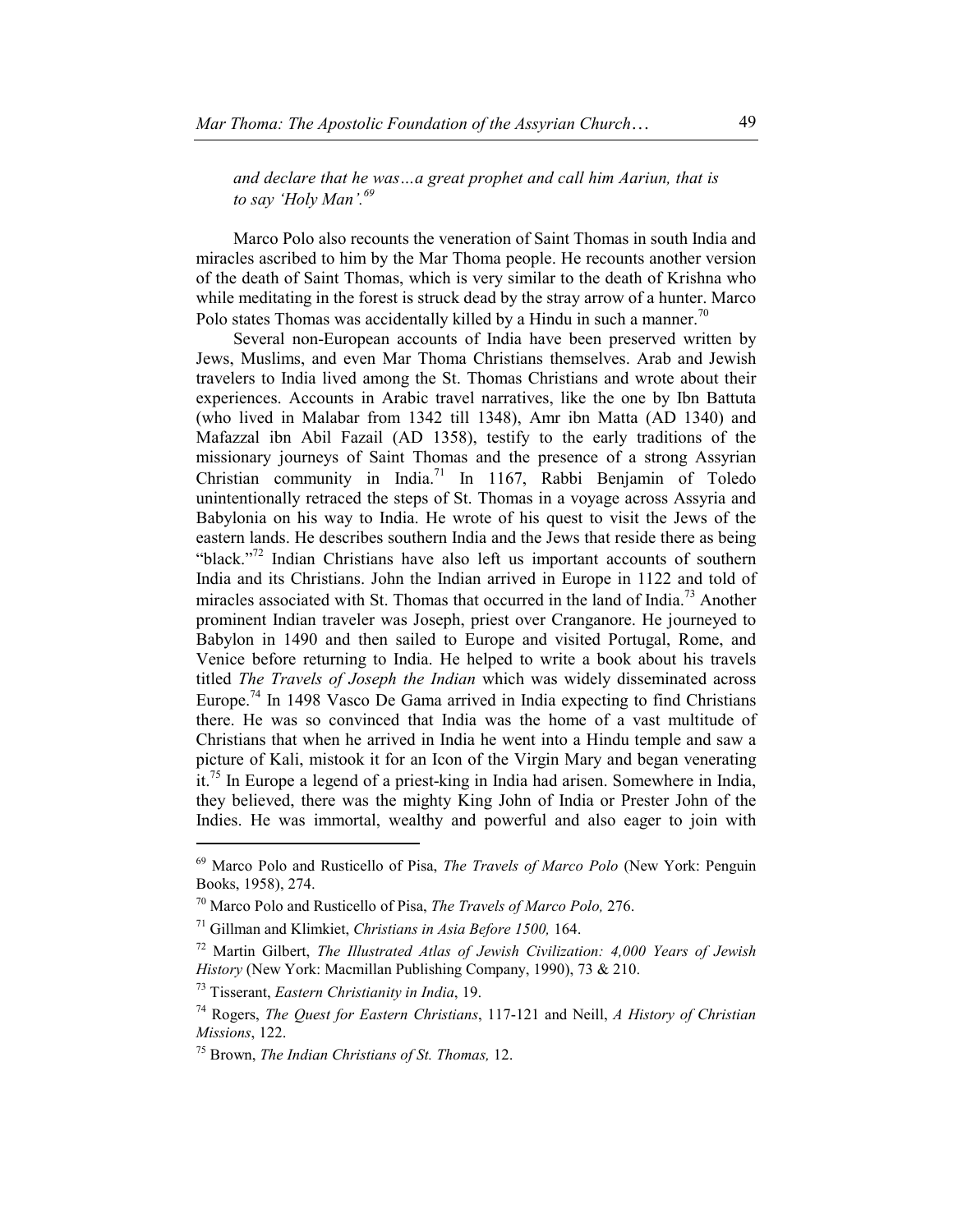Europe to fight a crusade against the Muslims. The legend of Prester John had three historical sources; the Saint Thomas Christians of India, the Christian Empire of the Ethiopian Coptic Christians, and the Nestorians of Mongolia and Central Asia. When the stories of Christians in southern India, east Africa or Central Asia arrived in Europe they became garbled and confused and eventually gave birth to the legend of Prester John. This was mostly due to the fact that Europe had no accurate knowledge of world geography. For centuries Africa, India and China were all thought to be the Indies.

 Europeans discovered the Christians of India when the Portuguese arrived in Southern India on May 20, 1498. The Portuguese quickly decided that the Saint Thomas Christians were heretics. As early as 1543, Francis Xavier and other clerics advocated the setting up of the Holy Office of the Inquisition to deal with the Nestorians and the Jews in India. It was established in India in 1560.<sup>76</sup> For 55 years the Christians of Southern India endured persecution from the Roman Catholic Church. Indian priests were arrested and put through the inquisition and some were executed. Harassment of Nestorian Christians began in 1558. On 26 June 1599 at the Synod of Diamper the St. Thomas Christians were coerced to join the Roman Catholic Church and to conform to European practices. The Roman Catholics gathered all the Syriac books they could find and put them to the torch. Records of centuries of Assyrian church history in India and perhaps additional accounts of the work of Saint Thomas in India were lost forever. The Portuguese forced the Saint Thomas Christians to profess themselves to be Roman Catholics.<sup>77</sup> The Christians of India resented the arrogance and intolerance of their European oppressors. When a Syrian Orthodox priest arrived in India, all the Saint Thomas Christians rallied to him. They all adhered to the Syrian Orthodox Church and renounced Roman Catholicism. Originally India's Christians belonged to the Assyrian Church of the East. After the Portuguese arrived their connection with the Nestorian Church was broken. Abraham demonstrates the Indian point of view concerning this incident:

*In 1653 the Church shook off the shackles of ecclesiastical slavery [to Rome] and ascertained its freedom and autonomous nature by taking an oath called the Crooked Cross Oath.<sup>78</sup>*

 It was called the Crooked Cross Oath because the oath was made at an ancient Assyrian cross that had become crooked with the passing of the centuries. With this event the allegiance of the Mar Thoma church went from East Syrian to West Syrian.

<sup>&</sup>lt;sup>76</sup> *Encyclopedia Judaica*, 1355.<br><sup>77</sup> Neill, *A History of Christian Missions*, 122-127.<br><sup>78</sup> Dr. T.P. Abraham, The Mar Thoma Church : A Historical Sketch

http://www.marthomachurch.org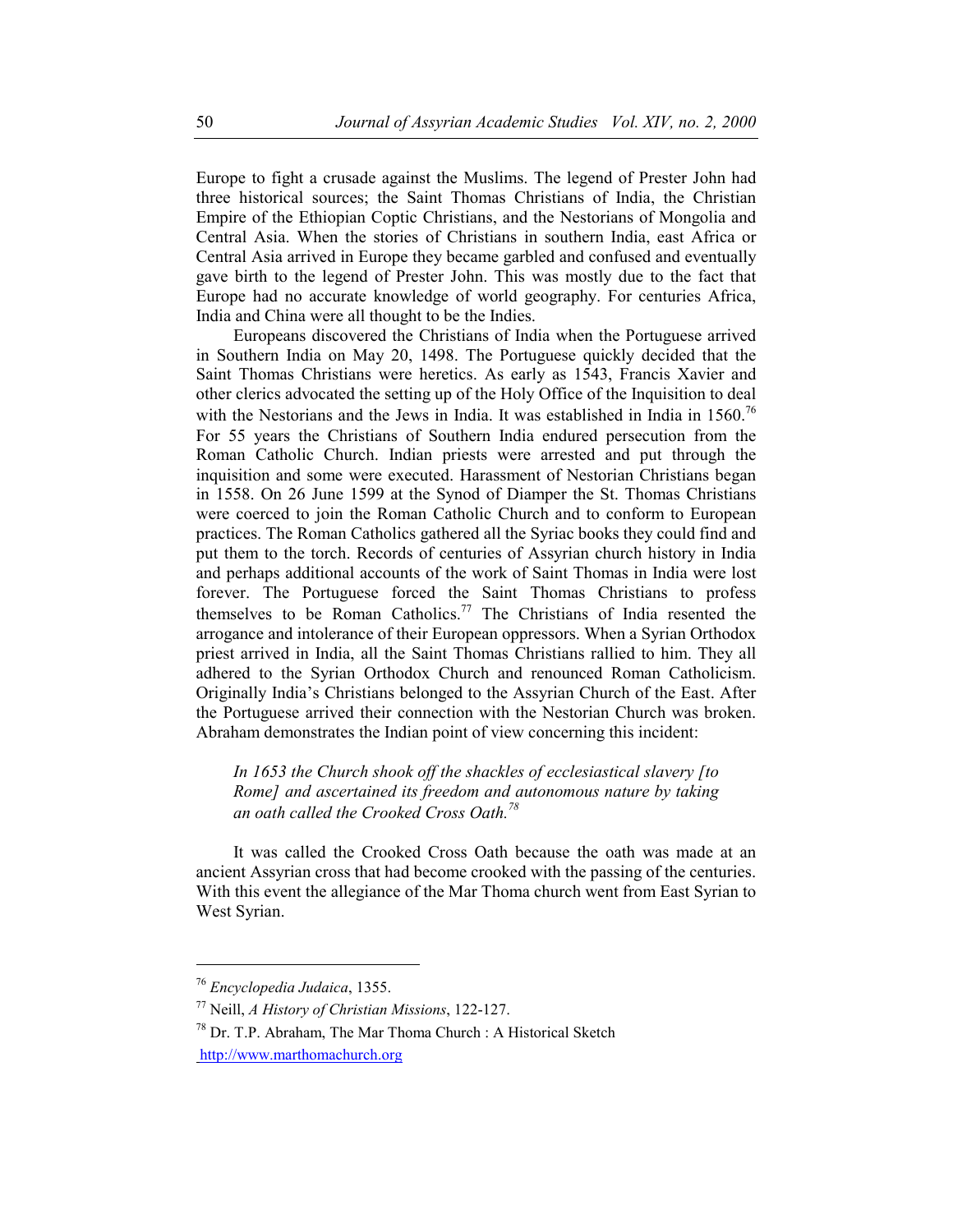## **The Ancient Artifacts**

 Kuruvilla mentions several ancient artifacts of the Christians of India including the crosses of the Old Syrian church at Kottayom and on Saint Thomas' Mount near Mylapore by Madras. Both date back to the seventh or eighth century. The inscriptions on these crosses are written in Pahlavi, the language of the Persian Sassanid Empire.<sup>79</sup> The other crosses at Kottayam date back to the tenth century and bear inscriptions written in Pahlavi and Syriac. One such ancient inscription reads, "My Lord Christ, have mercy upon Afras, the son of Chaharbukht, the Syrian [Assyrian], who cut this."80

 In Tamil Nadu, the state that borders Kerala to the east, there is a mountain known as San Tome, or Mount Saint Thomas. It is six miles southwest of Madras and is the traditional place of the martyrdom of Saint Thomas. Plattner mentions an excavation of this mountain. He describes an ancient sculpture that was discovered that "undoubtedly represents St. Thomas, who is depicted holding the Gospels in one hand while the fingers of the other are extended as if ready to be thrust into the wound in Christ's side."81 The body of Thomas, or portions of it, were removed from India and carried to the Assyrian city of Edessa where they were venerated.

Brown mentions that the grants of privileges, perquisites and land made by south Indian rulers were usually recorded on copper plates, as much more durable and permanent records than the palm leaf strips which were in general use for literature or business transactions.<sup>82</sup> The Mar Thoma Christians possess several such copper plate charters. A typical copper plate grant is 14 inches by 4 inches written on both sides in Tamil-Malayalam, Pahlavi, or Arabic. One deed names Iravi Cortan of Crangamore, an Assyrian settler, as representative of the Christian community in the little principality of Manigramam and elevates him to the position of Sovereign Merchant of Kerala. Another deed was granted under the orders of King Sthanu Rai Gupta, to a colony of Assyrian settlers who arrived in Quilon under the leadership of two Nestorian bishops from Persia Mar Sapor-Isho and Mar Peroz. These grants gave Assyrian Christians tax-free lands and supervision over certain castes in their district. These two deeds are dated 774 AD and 824 AD.<sup>83</sup> Other copper plates, including the one granted to Thomas of Cana were confiscated by the Portuguese and were soon lost. Perhaps, like the Syriac books, they were destroyed on the suspicion of being heretical. These copper plates, along with the names of the bishops who visited Malabar in this

<sup>79</sup> Kuruvilla, *A History of the Mar Thoma Church and its Doctrines*, 2; and Dr. Paulos Mar Gregorios The Malankara (Indian) Orthodox Church: A Historical Perspective http://members.aol.com/manj/odoxl.html

<sup>&</sup>lt;sup>80</sup> Brown, *The Indian Christians of St. Thomas*, 80.<br><sup>81</sup> Plattner, *Christian India*, 30.<br><sup>82</sup> Brown, *The Indian Christians of St. Thomas*, 85.<br><sup>83</sup> Ibid., 74-75; and Kuruvilla, *A History of the Mar Thoma Church and*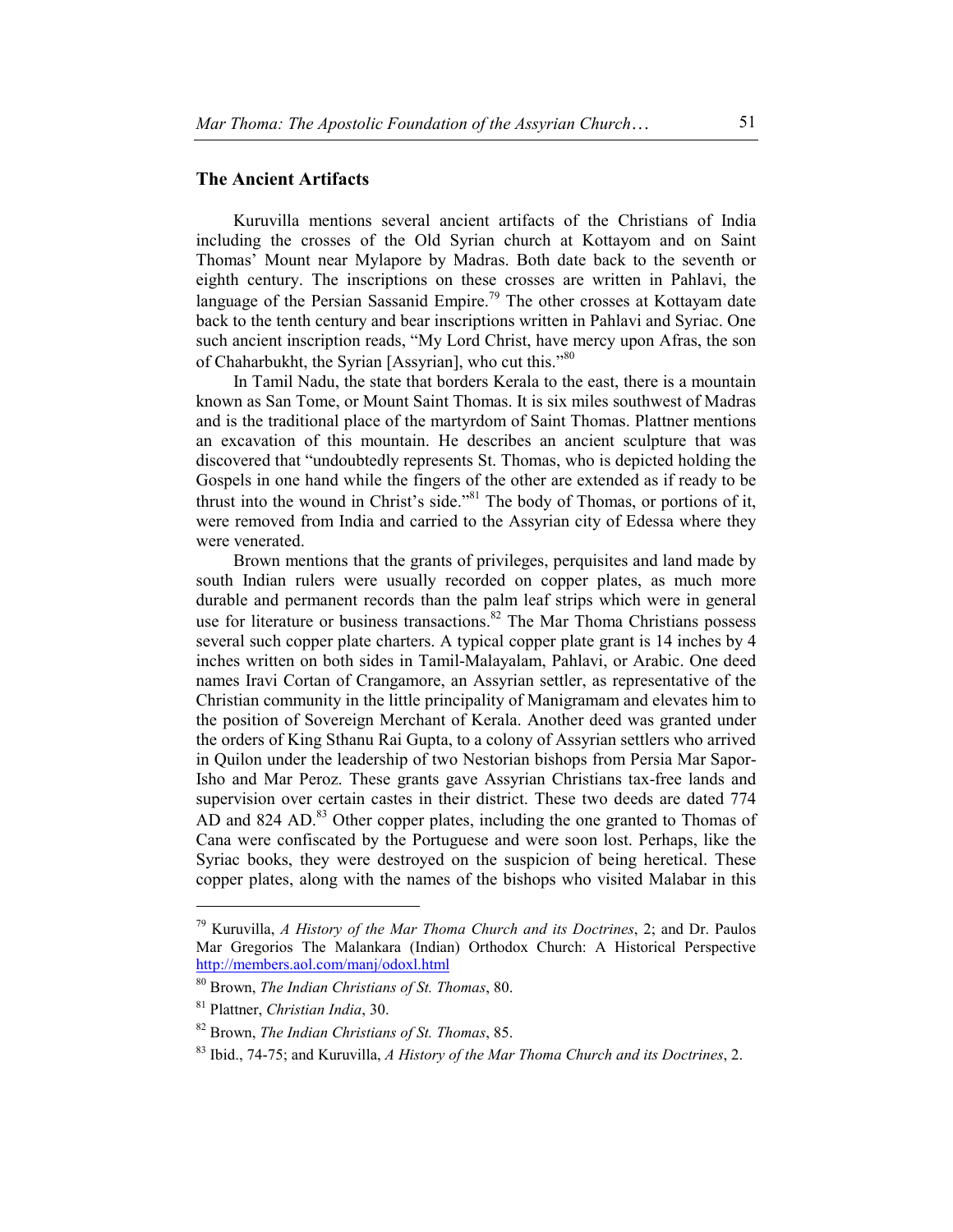period, and the travel narratives mentioned earlier, prove conclusively that the Mar Thoma Church was in ecclesiastical connection with the Ancient Assyrian Church of the East based in Persia. The Jews also possess copper plates. According to the *Encyclopedia Judaica* the earliest evidence of the settlement of Jews of the Malabar Coast is two copper plates now in the possession of the White Jews<sup>84</sup>

## **The Saint Thomas Tradition**

One of the most popular and yet most controversial Syriac writings is *The Acts of Thomas*. It is the earliest writing about the life of an apostle outside of the New Testament (and only one to have survived in its entirety) and it is one of the most ancient Christian books in Syriac.<sup>85</sup> It tells of the missionary journeys and the adventures of St. Thomas in India. *The Acts of Thomas* has been interpreted various ways. LaFargue argues that it is an allegory serving as instruction of the Gnostic religion.<sup>86</sup> Farquhar and Garitte attempt to tie it to history by fixing exact dates for events mentioned in it, making historical identification of people mentioned and naming geographical locations of places it refers to.87 The *Acts of Thomas* is not only an important example of early Christian Syriac literature it also makes manifest the importance of Saint Thomas among the Assyrian people.

In December 1952, the sixth year of India's independence (August 15, 1947), F. A. Plattner, a Roman Catholic, arrived in Malabar to celebrate two important anniversaries of the Christians in India, the  $400<sup>th</sup>$  anniversary of the death of Saint Francis Xavier (who ministered and died in India) and the 1900<sup>th</sup> anniversary of the arrival of St. Thomas in India and his founding of the Church of India. During the celebrations the Archbishop of Ernakalum (a city in South India) serving as the Metropolitan of the Syro-Malabar Catholics (Mar Thoma Christians who acknowledge the Roman Catholic pope), said to the Papal Cardinal Legate as he received his credentials, "You come from Peter; and we are the sons of another Apostle Thomas."<sup>88</sup>

Judah Thomas, the Apostle of Assyria and of India, is the famous "Doubting Thomas" who refused to believe the resurrection of Christ until he

<sup>&</sup>lt;sup>84</sup> *Encyclopedia Judaica*, 622-624.<br><sup>85</sup> William Barnstone, ed. *The Other Bible: Jewish Pseudopigrapha, Christian Apocrypha, Gnostic Scriptures* (San Francisco: Harper & Row, 1984), 464-481.

<sup>&</sup>lt;sup>86</sup> Michael LaFargue, *Language and Gnosis: The Opening Scenes of the Acts of Thomas* (Philadelphia: Fortress Press, 1985), 1-2.

<sup>87</sup> C. Bernard Ruffin, *The Twelve: The Lives of the Apostles after Calvary* (Huntington, Indiana: Our Sunday Visitor Inc., 1984), 119-134 J. N. Farquhar & G. Garitte, *The Apostle Thomas in India, According to the Acts of Thomas* (Kerala, India: Syrian Church Series, 1972), 21-23.

<sup>88</sup> Plattner, *Christian India*, 29.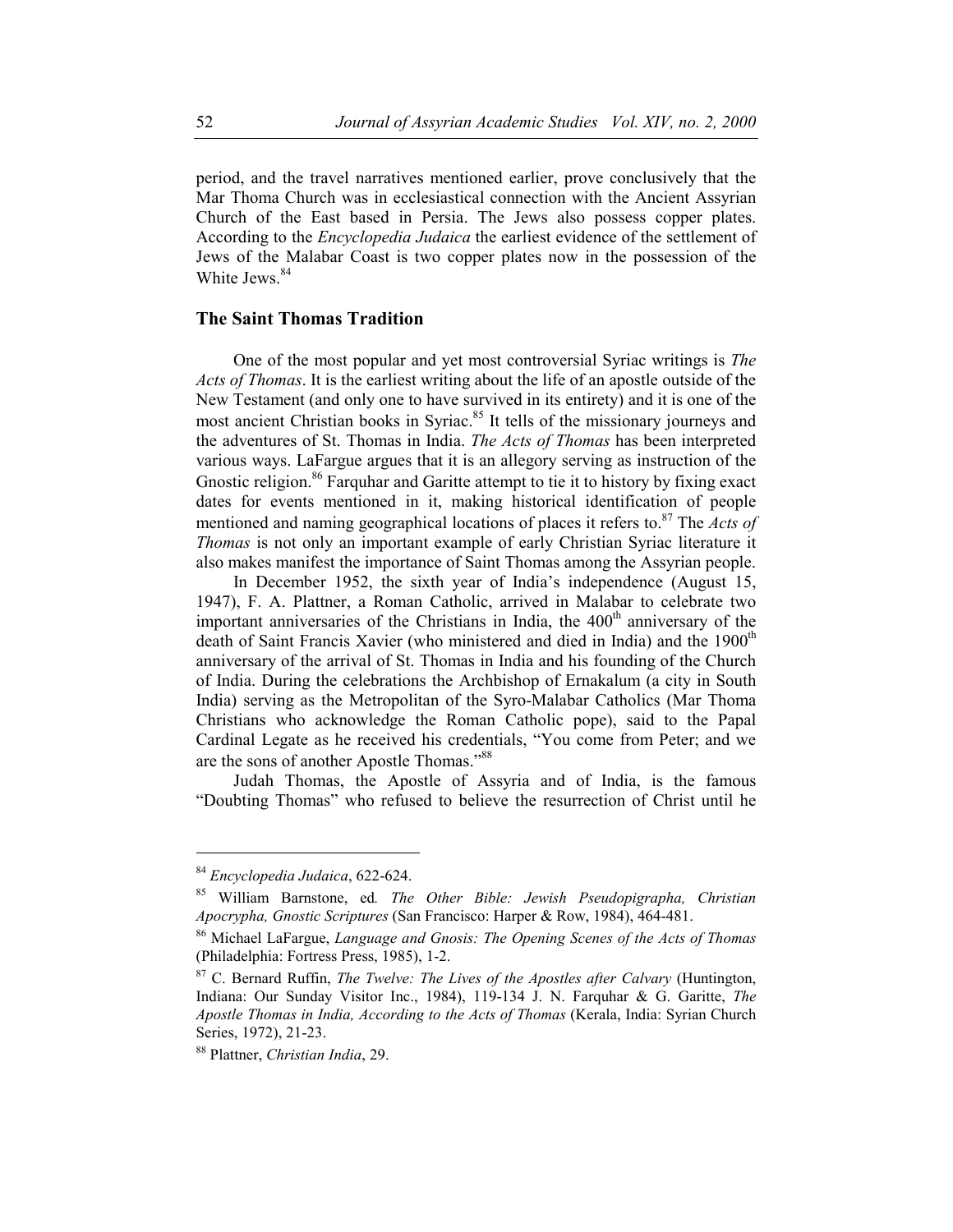could see, touch and feel the risen Jesus.<sup>89</sup> He is only mentioned in lists of names of the disciples in the New Testament except for *The Gospel of John* which tells of a few fascinating incidents involving Thomas that give us insight into his personality. Thomas, or *Thoma* in Syriac, means Twin. The Greek word for twin, *Didymus,* is also used in reference to Saint Thomas in the New Testament. This led to the blasphemous assertion in certain heretical Gnostic sects in Syria that Thomas was the twin brother of Jesus Christ (Gnosticism was a widespread school of esoteric occultism that plagued the early church.). Schonfield says, "There are legends that Judas Twin [his translation of Judah Thomas] was socalled because he bore such a striking resemblance to Jesus."90 It has also been argued that Thomas might be the same as Saint Jude who was the youngest of Christ's brethren and the author of *The Epistle of Jude*. This is unlikely because Jude speaks of the Apostles as an elder generation and thus was too young to have participated as a disciple during the public ministry of Jesus Christ (Jude:17).

The name Thomas appears only twelve times in the New Testament. Only three stories directly involving Thomas appear in the New Testament and all three are found in *The Gospel of John*. In the first Thomas expresses despair at Christ's willingness to confront his enemies in Judea yet also states that his devotion to Christ is so great that he is willing to die with him.

*The disciples said to Jesus, "Rabbi, lately the Jews sought to stone you, and you are going there again?"…Then Thomas, who is called the Twin, said to his fellow disciples, "Let us also go, that we may die with him." (John 11:16)* 

 In the second incident Thomas questions Jesus about 'the way' during the final dialogue between Christ and the Disciples before the crucifixion.

*Thomas said to him, "Lord, we do not know where you are going, and how can we know the way?" Jesus said to him, "I am the Way, the Truth, and the Life. No one comes to the Father except through me." (John 14:5-6)* 

 In the third, and most famous incident, after the crucifixion Thomas refuses to believe the stories he is told about the resurrection of Jesus Christ.

*Now Thomas, called the Twin, one of the twelve, was not with them when Jesus came. The other disciples therefore said to him, "We have seen the Lord." So he said to them, "Unless I see in his hands the* 

<sup>89</sup> Mark Buchanan, "The Benefit of the Doubt: The Disciple Thomas Reveals an Important Truth About Faith," *Christianity Today* (April 3, 2000): 62-67.<br><sup>90</sup> Hugh J. Schonfield, *The Jesus Party* (New York: Macmillan Publishing Co. Inc.,

<sup>1974), 299.</sup>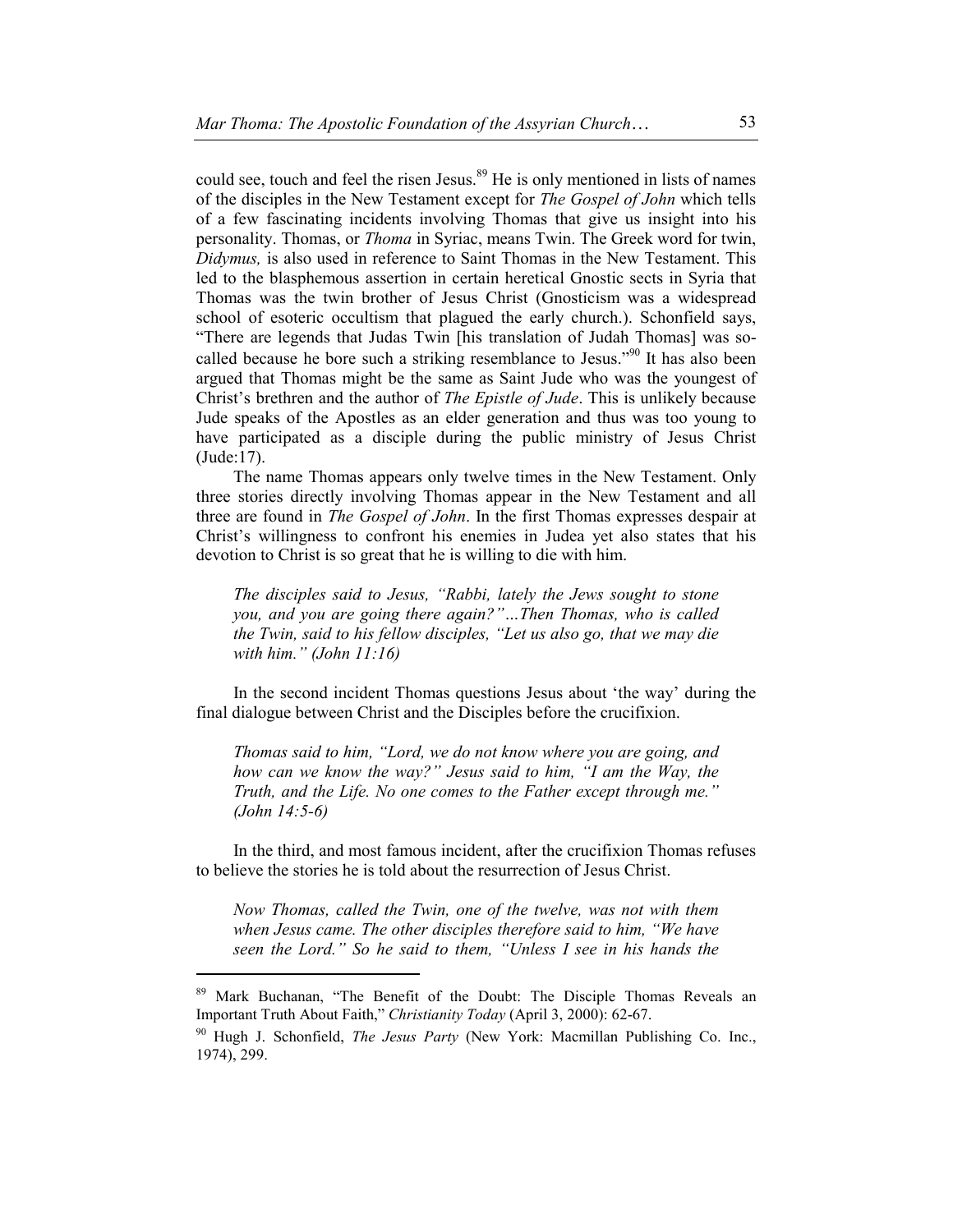*print of the nails, and put my finger into the print of the nails, and put my hand into his side [where he was stabbed with a spear while on the cross], I will not believe. And after eight days his disciples were again inside and Thomas with them. Jesus came, the doors being shut, and stood in the midst, and said, "Peace to you!" Then he said to Thomas, "Reach your finger here, and look at my hands; and reach your hand here, and put it into my side. Do not be unbelieving, but believing." And Thomas answered and said, "My Lord and my God!' Jesus said unto him, "Thomas, because you have seen me you believe. Blessed are those who have not seen and yet have believed." (John 20:24-29)* 

 In all of these stories Thomas is presented, not as a man of great faith, but of fear, doubts, questioning and hesitancy. In Thomas' last appearance in *The Gospel of John* his presence is noted at the miraculous draught of fishes in the only list of the apostles names given in The Gospel of John (John 21:2). Interestingly his name immediately follows Peter's, which may be an indication of the prominence in which Thomas was held.

After a mention in the book of *Acts of the Apostles*, Thomas disappears from the New Testament. However Thomas apparently played a significant role in the history of the early church. Several apocryphal writings are attributed to him, these being *The Infancy Gospel of Thomas*, *The Gospel of Thomas*, *The Acts of Thomas,* and *The Apocalypse of Thomas*. 91 All of these writings, many of which are pseudoepigraphal, are believed by scholars to have originated in the Near East and to have originally been composed in the Syriac language. The most important and genuine work was discovered in Egypt in the 1940's. Fragments of which had been discovered earlier by Bernard Pyne Grenfeld and Arthur Surridge Hunt in their expedition in 1895. They made their discovery at Futuh el Bahnasa, which was known in ancient times as Oxyrhynchus, in an ancient seventy-foot high rubbish heap.<sup>92</sup> The fragments of *The Gospel of Thomas* they discovered were dated before 200 AD. Marvin Meyer used this information to date the composition of *The Gospel of Thomas* to the time of Thomas himself. Meyer says,

*Since the earliest of the Greek Oxyrhynchus fragments have been assigned a date of around 200 AD, the Gospel of Thomas must have been composed during the second century or even the latter part of the* 

<sup>91</sup> *The Infancy Gospel of Thomas* (dated 110 AD), *The Gospel of Thomas* (dated late first century), *The Acts of Thomas* (dated early second or late first century) and *The Apocalypse of Thomas* (early third century) all are found in William Barnstone, ed*. The Other Bible: Jewish Pseudopigrapha, Christian Apocrypha, Gnostic Scriptures* (San Francisco: Harper & Row, 1984), 398-403, 299-307, 464-481 and 551-553.

<sup>92</sup> Jean Doresse, *The Secret Books of the Egyptian Gnostics: An Introduction to the Gnostic Coptic manuscripts discovered at Chenoboskion* (Rochester, Vermont: Inner Traditions, 1986), 227-233.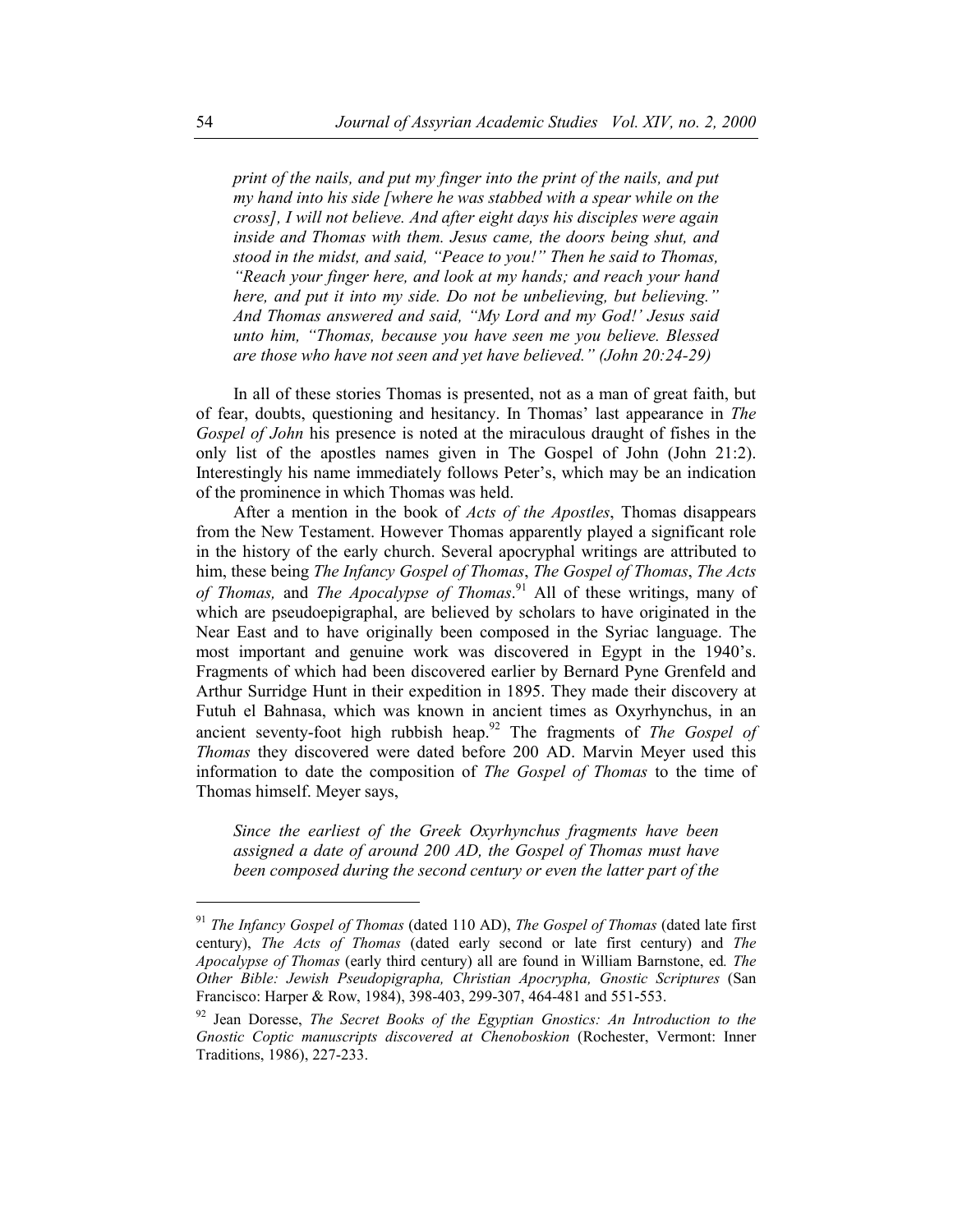*first century AD. Considering the prominent place of Thomas in Syrian [meaning Assyrian] Christianity, we may suppose that the Gospel of Thomas was composed in Syria, possibly at Edessa (modern Urfa), where the memory of Thomas was revered and where, it is said, even his bones were venerated.<sup>93</sup>*

*The Gospel of Thomas* is a collection of 114 sayings of Jesus which many scholars believe if not to be genuine at least as reputable as the gospels of Matthew, Mark, Luke, and John.<sup>94</sup> Elaine Pagels in *The Gnostic Gospels* describes the exciting discovery of a complete edition of *The Gospel of Thomas*  among the Nag Hammadi Codices in December of 1945.<sup>95</sup>

 The Nag Hammadi codices were buried around the year 400 AD. They were probably purged from a monastery library during the period the church was purifying itself of the Gnostic heresy. Most of the Nag Hammadi Codices are Gnostic. *The Gospel of Thomas* has a slight Gnostic flavor to it. This is due to five or six verses, which may be either later additions to the text or possibly errors in translation. *The Gospel of Thomas* begins with the statement; "These are the secret sayings of the living Jesus which Judah Thomas the Twin wrote down. Whoever discovers the meaning of these sayings will gain eternal life."96 *The Gospel of Thomas* is a collection of teachings and wise saying of Jesus some of which are found in *The New Testament* but many others are not. Most of the new sayings that are not found in the Bible are in harmony with Christ's message, method, and style of preaching. *The Gospel of Thomas* is the only complete reputable extra biblical gospel yet discovered.

 The second important work is *The Acts of Thomas*, which records the story of Thomas' missionary journey to India. *The Acts of Thomas* is an apocryphal Christian book. It was written in either the late 100s or the early 200s AD in Syriac and was soon translated into Greek, Latin and Ethiopic. *The Acts of Thomas* begins with the apostles casting lots to see which region of the world each of them were to go to spread the light of Christ's gospel. The lot of India fell to Saint Thomas. He did not wish to go, saying that he was too weak to travel so far, and said, "How can I, who am a Hebrew, go and preach to the Indians?" That night Jesus appeared to Thomas in a dream compelling him to go, but still Thomas refused. The next day, according to *The Acts of Thomas*, a merchant

<sup>&</sup>lt;sup>93</sup> Marvin Meyer and Harold Bloom, *The Gospel of Thomas: The Hidden Sayings of Jesus* (San Francisco: Harper, 1992), 10.

<sup>&</sup>lt;sup>94</sup> Certain left-wing Bible scholars are attempting to raise *The Gospel of Thomas* to the stature of the four canonical Gospels. Robert J. Miller, ed. *The Complete Gospels: Annotated Scholars Version* (San Francisco: Polebridge Press, 1994), 301-329; and Pobert W. Funk, Roy W. Hoover and the Jesus Seminar, *The Five Gospels: The Search for the Authentic Words of Jesus* (New York: Macmillan, 1993).<br><sup>95</sup> Elaine Pagels, *The Gnostic Gospels* (new York: Vintage Books, 1981), xi-xii.<br><sup>96</sup> Doresse, *The Secret Books of the Egyptian Gnostics*, 355.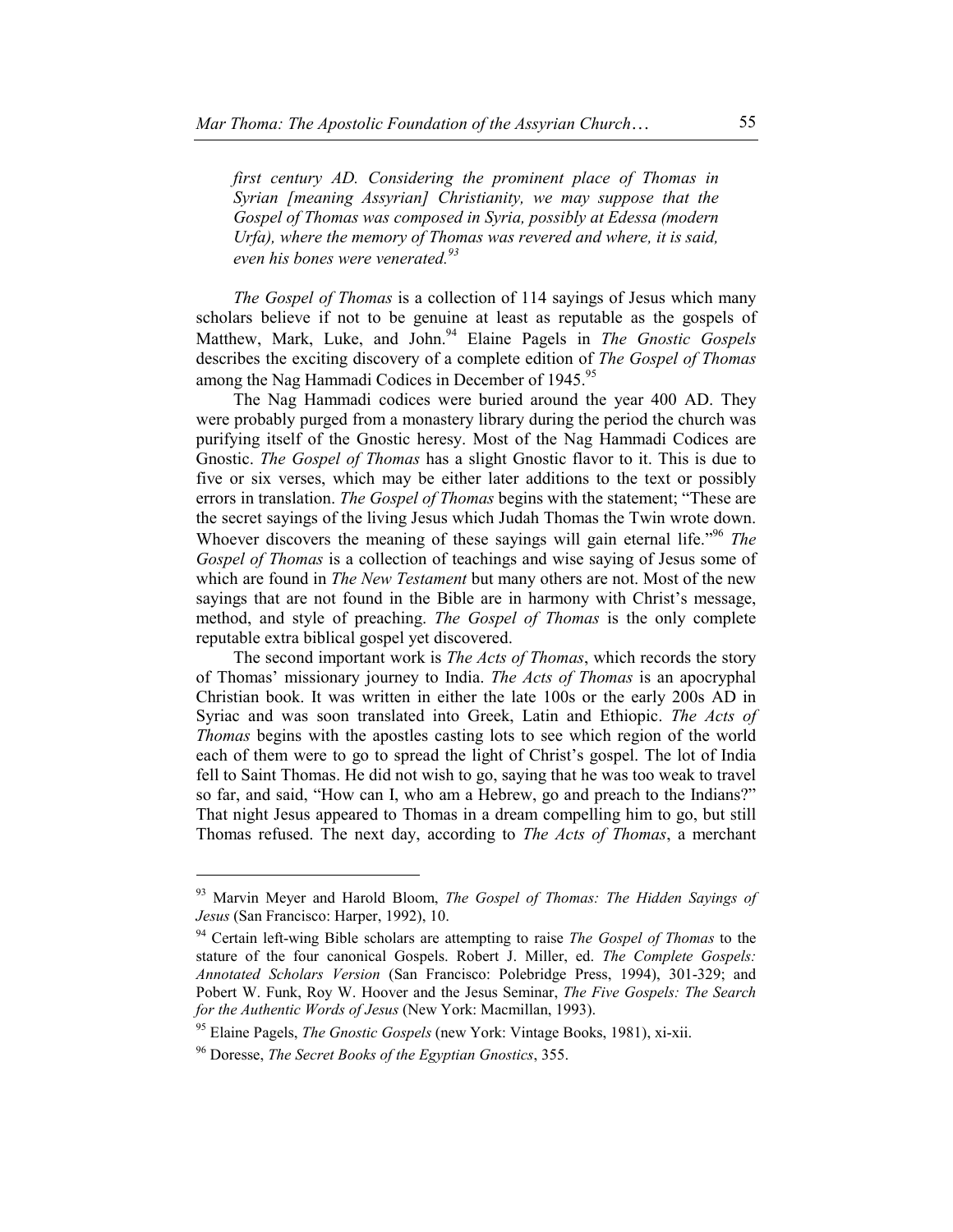from the kingdom of King Gundaphernes in India arrived in Judea looking for workers. Jesus came to the merchant in the form of a normal man. Jesus asked the merchant if he were looking to buy a carpenter. (According to legend St. Thomas was a carpenter. Thomas is the Patron Saint of Architects for the Roman Catholic Church). The merchant replied that he was. Then Jesus said to the merchant, "I have a slave who is a carpenter and wish to sell him." He then showed the merchant Thomas at a distance. Jesus then sold Thomas to the merchant and wrote a deed of sale:

*I, Jesus, the son of Joseph, the carpenter, confirm that I have sold my slave, Judas Thomas by name, to Abban, Merchant of Gundaphernes, the king of the Indians.* 

 The merchant then showed Thomas the deed and asked, "Is this your Master?" And the apostle said, "Yes, he is my Lord." "I have bought you from him," replied the merchant. Thomas then resigned himself to going to India.<sup>97</sup> Thomas went to India as a carpenter and eventually preached the Gospel to King Gundaphernes and his royal court and despite initial opposition, converted the King. Thomas then traveled across India going to the Kingdom of Mazdai spreading the good news until, according to tradition, in the year 72 AD Thomas was attacked by a worshiper of the goddess Kali who thrust a spear through Thomas' heart at the command of King Misdeus. Thomas was thus martyred because he refused to worship Kali while passing by one of her temples on her holy day. Christians and Hindus mourned his death.<sup>98</sup>

*The Acts of Thomas* contains many legendary, and even fantasy elements but may be based on a historical tradition. For centuries most scholars dismissed *The Acts of Thomas* as a complete myth. They claimed there never existed a king in India named Gundaphorus. In the nineteenth century a treasure of ancient coins was discovered near India. These coins bore the name of King Gundaphar and were dated to the time of Saint Thomas.<sup>99</sup> Stanley Wolpert in *A New History of India*, mentions King Gundaphernes in connection with Saint Thomas. He states that Gundaphernes was a Parthian ruler "whose name has long been associated with that of the Apostle Thomas."<sup>100</sup> Gundaphernes has been discovered to have ruled over a Parthian kingdom that stretched from eastern Iran to northern India.

 Professor M. M. Ninan, as part of the Fremont Celebrations connected to the 50<sup>th</sup> Indian independence anniversary presented, "The Story of Saint Thomas

<sup>97</sup> J.K. Elliot, ed. *The Apocryphal Jesus: Legends of the Early Church* (New York: Oxford University Press, 1996), 161-174.

<sup>&</sup>lt;sup>98</sup> Peter Bamner, *The Kingdoms of Christ: From the Days of the Apostles to the Middle Ages* (New York: McGraw hill, 1956), 226-227.

<sup>&</sup>lt;sup>99</sup> Moffett, *A History of Christianity in Asia: Volume I*, 29-30. <sup>100</sup> Wolpert, *A New History of India, 5<sup>th</sup> edition*, 73.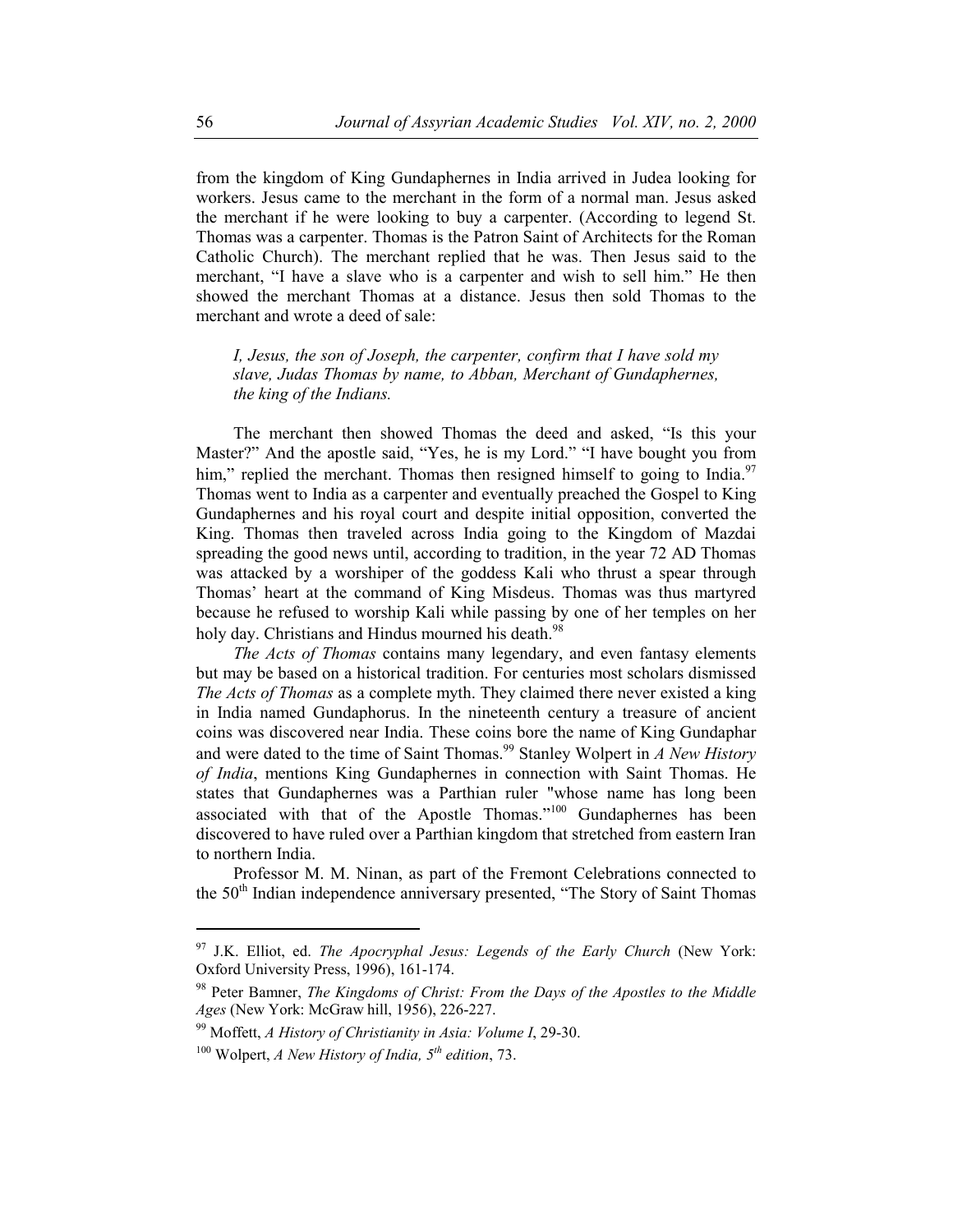the Apostle and the St. Thomas Christians of India," in which he discussed the oral tradition of south India concerning the ministry of Saint Thomas in India.<sup>101</sup> According to Professor Ninan local tradition and folklore gives almost complete support to *The Acts of Thomas*. He mentions various time-honored oral traditions in Malabar, which were handed down the generations in *The Songs of the Nazranis* known as *Margom Kali*.

 In 1601 Thoman Parvam recorded the Indian traditional version of the story of Saint Thomas in India for the Niranam Church. Parvam's work is titled *Thomma Parvam*. According to this source the Apostle Thomas landed in Cranganoor and took part in the wedding of Cheraman Perumal and then proceeded to the courts of King Gondophernes. The initial visit of St. Thomas to Kerala lasted only eight days. During this period his converts were the Jews who had settled in Malabar in the vicinity of Cochin. Later Saint Thomas returned to Kerala and on this visit over three thousand became Christians. His first Hindu convert was a Brahmin (the priestly caste and a high caste in India) from Maliyakal who became Thomas Maliyakal the Rambam, from whom Thoman Parvam believed himself to have been descended. Among the three thousand converts were 75 Brahmin families as well as other castes such as Kshatriyas, Nairs, and Chettiars. More Jewish converts were made notably a Jewish prince named *Kepha*, Syriac for Peter, who was ordained as a bishop when Thomas left to continue his work throughout India. The seven original churches established by St. Thomas, according to Professor Ninan and *Thomma Parvam*, were located at Malayankara, Palayar, Koovakayal, Kokkamangalam, Kollam, Niranam and Chayal.<sup>102</sup> Other versions of the story have survived in letters written in Syriac by Indian priests.<sup>103</sup>

I have spoken to several Christians from Kerala who believe they were descended from Brahmins converted by the Apostle Thomas. I have also seen genealogies written in Malayalam, the Dravidian language dominant in Kerala, that purport to trace the family line of several Mar Thoma families to Brahmins and others converted by Saint Thomas. Many Mar Thoma Christians trace their Christian families back 40, 48 and even 80 generations.<sup>104</sup> In an oral tradition it has been said that Thomas approached four Brahmans worshiping the sun god in a sacred river. Thomas asked them of their practices, declared there is only one God, and performed a miracle that compelled the Brahmans to become his disciples. This story is probably one of the many stories about Saint Thomas that are told to children in India.

<sup>&</sup>lt;sup>101</sup> Prof. M.M. Ninan, The Story of St. Thomas the Apostle and the St. Thomas Churches of India, http://www.marthomasf.org/thomas/thomas.html

<sup>&</sup>lt;sup>102</sup> The Syriac letter of Mar Thomas in 1721 and the letter of Matthew in 1725 see Brown, *The Indian Christians of St. Thomas*, 50.

<sup>&</sup>lt;sup>103</sup> Prof. M.M. Ninan, The Story of St. Thomas the Apostle and the St. Thomas Churches of India, http://www.marthomasf.org/thomas/thomas.html

<sup>104</sup> Gillman and Klimkiet, *Christians in Asia Before 1500*, 164.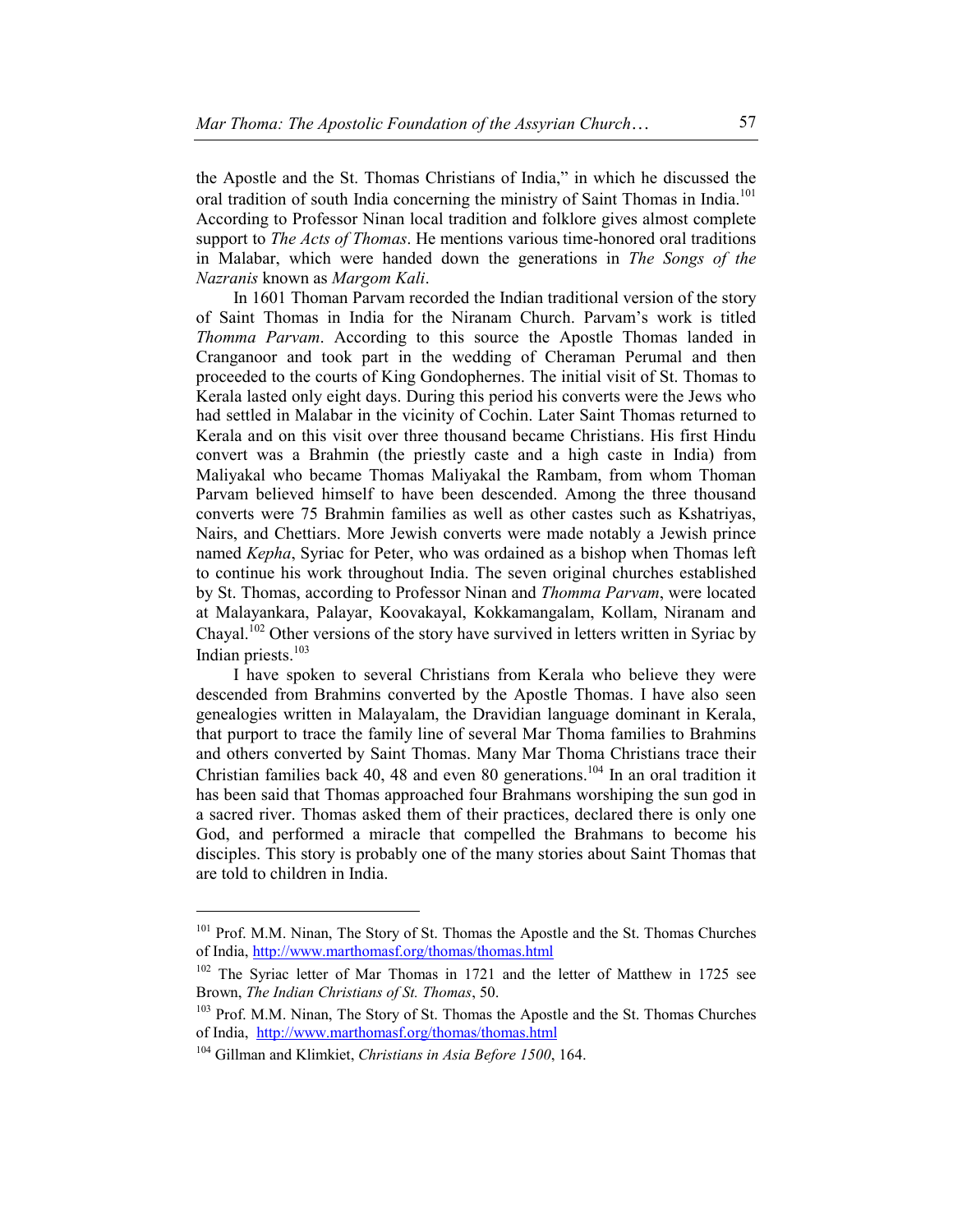Despite all this evidence some church historians have dismissed the story of Thomas and ascribed the founding of the Malabar Church to Thomas of Cana in 345 AD (or as late as 825). However, the Jewish community in India and the contact between Rome and India in the first century made the apostolic visitation highly probable. It is difficult to dismiss the reference of Eusebius Pamphylus to the visit of Panteus of Alexandria in the year 190 AD. According to this account Panteus, a scholar from the theological school of Alexandria, arrived in India and found the church already established there and the Christians were claiming that their land had been visited by an apostle and they were using the Syriac language for worship.<sup>105</sup> The visit of Panteus is further substantiated by the fact that his student, Clement of Alexandria, speaks "accurately and positively of Bactrian and Indian Buddhism."<sup>106</sup> The information about Buddhism was acquired by Panteus in India.

 The veneration of Thomas in India and among the Assyrian Christians in Mesopotamia and the wealth of literature attributed to Thomas points to a historical missionary journey by Saint Thomas. Besides, if it is a complete myth, why choose Thomas, the disciple with the weakest faith, as the founder? If it is just a myth why didn't India go along with the Bartholomew story? When Thomas of Cana arrived in India *The Acts of Thomas* had already been written and accounts of a church in India founded by an apostle had been known for over a century. Even if Thomas did not found the Church of India it is still one of the oldest churches in the world.

Early in the Christian era St. Thomas, or some other Syriac speaking Christian, traveled to southern India with a Roman trading expedition. India was discovered to be a receptive mission field for the Christian gospel. News of the success of the mission was received in Assyria. The Church of the East continued its mission work in Malabar. More Assyrian missionaries were sent to India. Assyrian families came and settled in southern India to work as missionaries. Other Assyrian Christians came and settled in southern India for the economic opportunities. Kerala was and is still one of the economic leaders in India. More Assyrian clergy were sent to minister to the Assyrian community that had been established. Persecution arose in the Middle East and after the Muslims defeated the Persians persecution intensified. India has a strong tradition of tolerance so many Assyrian Christians fled to India for religious freedom (other peoples such as the Jews and Zoroastrian Parsis also fled to India for religious tolerance). Eventually the numbers of Christians in India grew to almost one forth of the population. The legend of Saint Thomas became a source of pride for the Christians in southern India and made their faith strong. This enabled the Mar Thoma church to escape the fate of their Nestorian brethren in Central Asia and China.

In support of Saint Thomas tradition Bishop Leslie W. Brown said,

<sup>&</sup>lt;sup>105</sup> Cruse, *The Ecclesiastical History of Eusebius Pamphilus*, 190.<br><sup>106</sup> Ferguson, *Encyclopedia of Early Christianity*, 2d. edition, 570-571.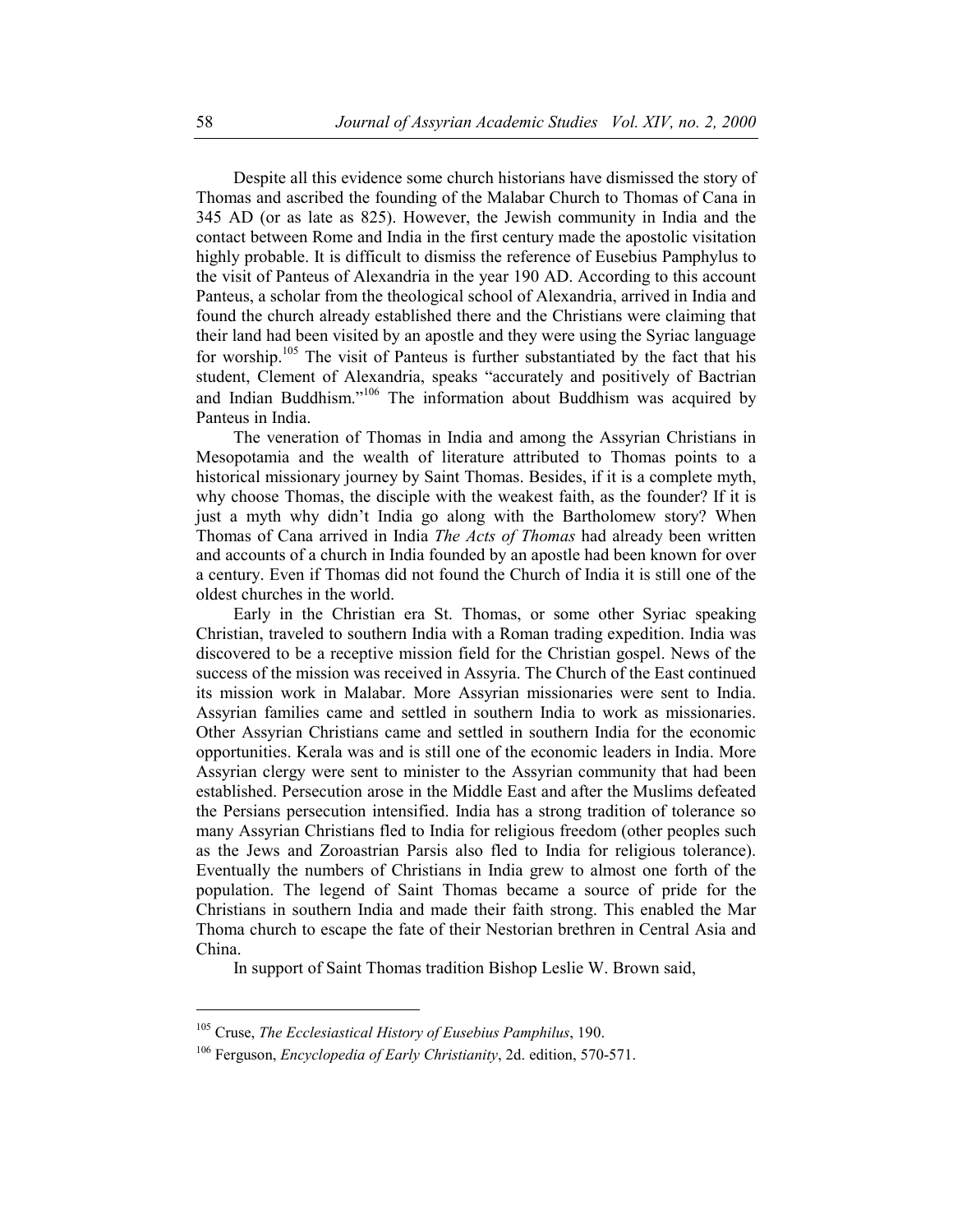*The tradition of St. Thomas death in South India is not entirely disproved, and no other place in the world claims the event. We cannot prove that the Apostle worked in South India any more than we can disprove the fact, but the presence of Christians of undoubtedly ancient origin holding to the tradition, the proof of very considerable commercial contact between the western world and the Malabar coast in the first century of our era, and the probable presence of Jewish colonies at the same time, may for some incline the balance to belief that the truth of the tradition is a reasonable probability.107* 

#### **Summary and Conclusion:**

The Christians of southern India are not just the products of Assyrian evangelism. Many from among them are direct descendents of the Syriacspeaking people who emigrated from the Middle East and settled there. In fact, the Southists claim to be full-blooded natives of the Middle East Syriac-speaking descent without intermarriage with native Indians.

During the high Middle Ages the Nestorian Church had thousands of churches spread across the Middle East, Central Asia, and the Far East. Today all that remains is a small minority in Iraq, Iran, Syria, Turkey, and the church of India, which is the only living testimony of the former missionary glory of the Nestorian Church. Although there are large Assyrian communities living in Diaspora, they are in serious danger of linguistic, cultural and ethnic extinction. Under the circumstances, the recapture of the missionary zeal of the past, in collaboration with other Syriac-speaking Christians, may bring about revitalization to the church as well as the nation.

 Assyrian (Syriac) is still spoken in Christian villages in Syria, Iraq, Iran, and among the Assyrian immigrant communities in Diaspora, especially in the Western world. Many Mar Thoma Christians, especially in Trichur, study Syriac and use it during church services, but it is not a living language among them. Recently Mar Thoma Christians have become noted experts of Aramaic. George Mooken, now known as the Most Rev. Mar Aprem,<sup>108</sup> and Father Thomas Arayathinal<sup>109</sup> are Mar Thoma Christians who have recently published comprehensive studies on the Syriac language and helpful handbooks for students of Aramaic. India has about 30 million Christians.<sup>110</sup> The states of

<sup>&</sup>lt;sup>107</sup> Brown, *The Indian Christians of St. Thomas*, 59.<br><sup>108</sup> Rev Dr. Mar Aprem, *Teach Yourself Aramaic: A Grammar Guide to Learn the Language of Jesus Christ Explained in English Medium With a 1000 word Vocabulary* (Trichur, Kerala, India: Mar Narsai Press, 1981).

<sup>109</sup> Rev. Thomas Arayathinal, *Aramaic Grammar,* 2 vols. (Mannanam, Kerala, India: St. Joseph Press, 1957).

<sup>110</sup> Christianity in India, http://members.tripod.com/adaniel/Christianity.html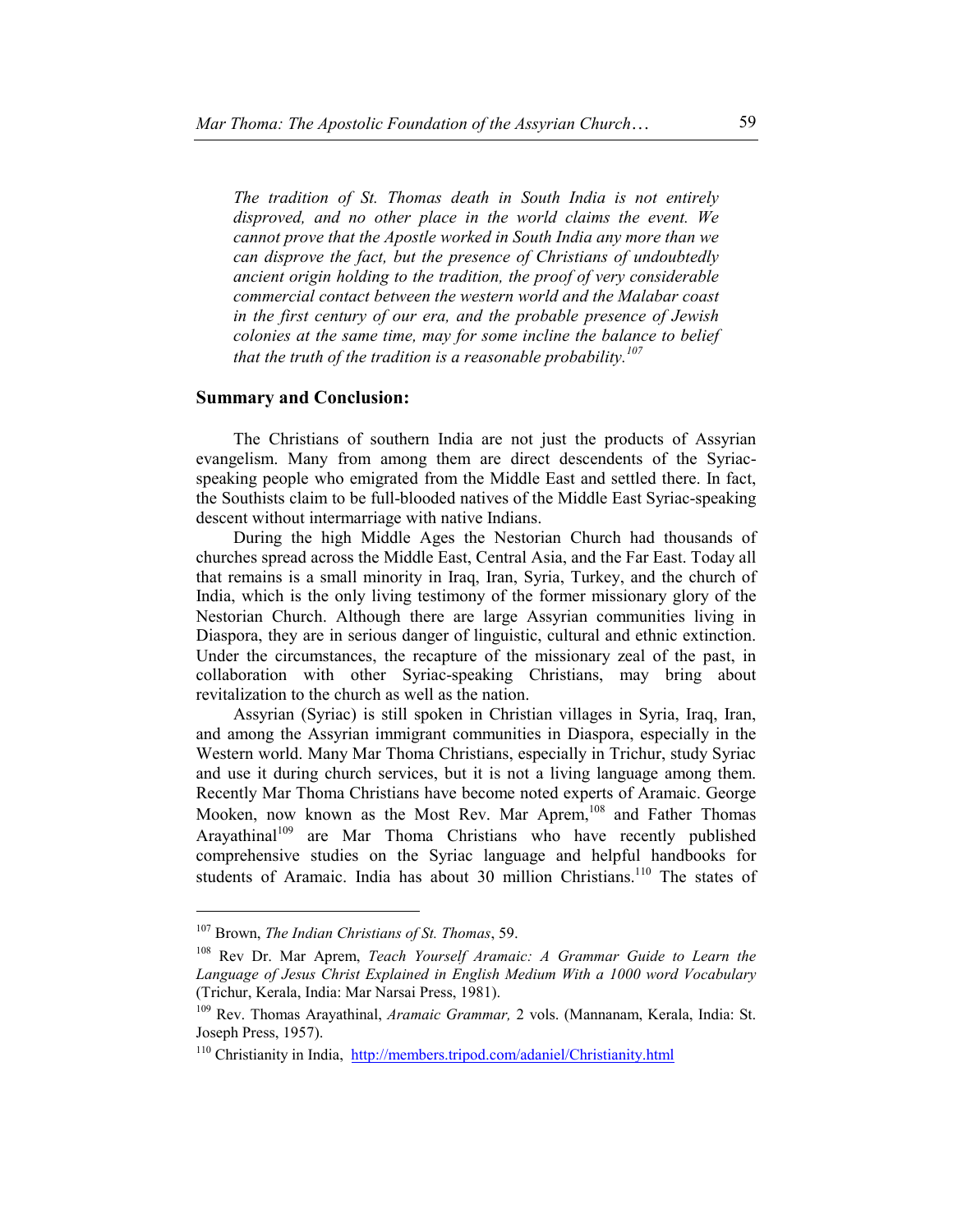Mizoram and Nagaland, in northeast India, both have Christian majorities but they were not established by the work of Saint Thomas or by the Nestorian Church. Goa is also dominated by Christians who were converted by Portuguese Roman Catholic missionaries. The major centers of Christianity in India are Tamil Nadu, Goa, Manipur, Mizoram and Kerala. Kerala is 60% Hindu, 20% Muslim and 20% Christian. Kerala's literacy rate is 90%, the highest in India. Kerala is the most progressive state in India, its living standard and progress is almost equal to that of Europe. The Mar Thoma Church is an indigenous, selfgoverning, self-supporting and self-propagating church.<sup>111</sup> It has become a global church due to Keralites emigrating abroad. Important Christian denominations in southern India include the Roman Catholic Church, the Church of Mar Thoma, the Church of South India, Tamil Christian Fellowship, the Malankara Syrian Orthodox Church, the Syrian Orthodox Church and the Evangelical Church of India.112 In the city of Trichur in Kerala the Christians have remained faithful to the Nestorian Assyrian Church of the East despite tireless efforts by Roman Catholic missionaries directed against it.<sup>113</sup> The Pentecostal 'Charismatic' renewal movement has gained strength in Kerala and across all of India.<sup>114</sup>

 St. Thomas was not the last Christian to have been martyred in India. Several Christians in India have given their lives for their faith in Christ as recently as 1999. India is quickly becoming one of the most dangerous places for Christians to live. Radical Hindus are making violent attacks against Christian and are attempting to create discriminatory laws directed against Christians. Mobs have attacked Christian villages and burned homes leaving thousands of Christians homeless.<sup>115</sup> Several incidents of violence against Christians have erupted in recent years. In 1995 a Christian Church worker in Kerala was attacked in broad daylight and stabbed more than 40 times by her assailants who were supporters of the new Hindu Fundamentalist movement.<sup>116</sup> In 1999 an Australian humanitarian missionary was burned to death by Hindu zealots along

 $\overline{a}$ 

http://www.nytimes.com/library/world/asia/032399india-christians.html

<sup>&</sup>lt;sup>111</sup> Dr, P. T. Abraham The Mar Thoma Church: A Historical Sketch.

http://marthomachurch.org

<sup>&</sup>lt;sup>112</sup> Richard Vara "All for One: Christians From India Unite for Christmas," *Houston Chronicle* (Saturday, Dec. 19, 1998), Section E, 1 &5.

<sup>&</sup>lt;sup>113</sup> Kuruvilla, *A History of the Mar Thoma Church and its Doctrines*, 54.<br><sup>114</sup> Patrick Johnstone, *Operation World: The Day by Day Guide for Praying for the World* (Grand Rapids, Michigan: Zondervan Publishing House, 1993), 273-291.

<sup>115</sup> Celia W. Dugger "Shiva verses Jesus: Hindus burn Homes of Christians"

<sup>116</sup> Peter Marshall, *Their Blood Cries Out: The Worldwide Tragedy of Modern Christians Who are Dying for Their Faith* (Dallas: World Publishing, 1997), 97-104.